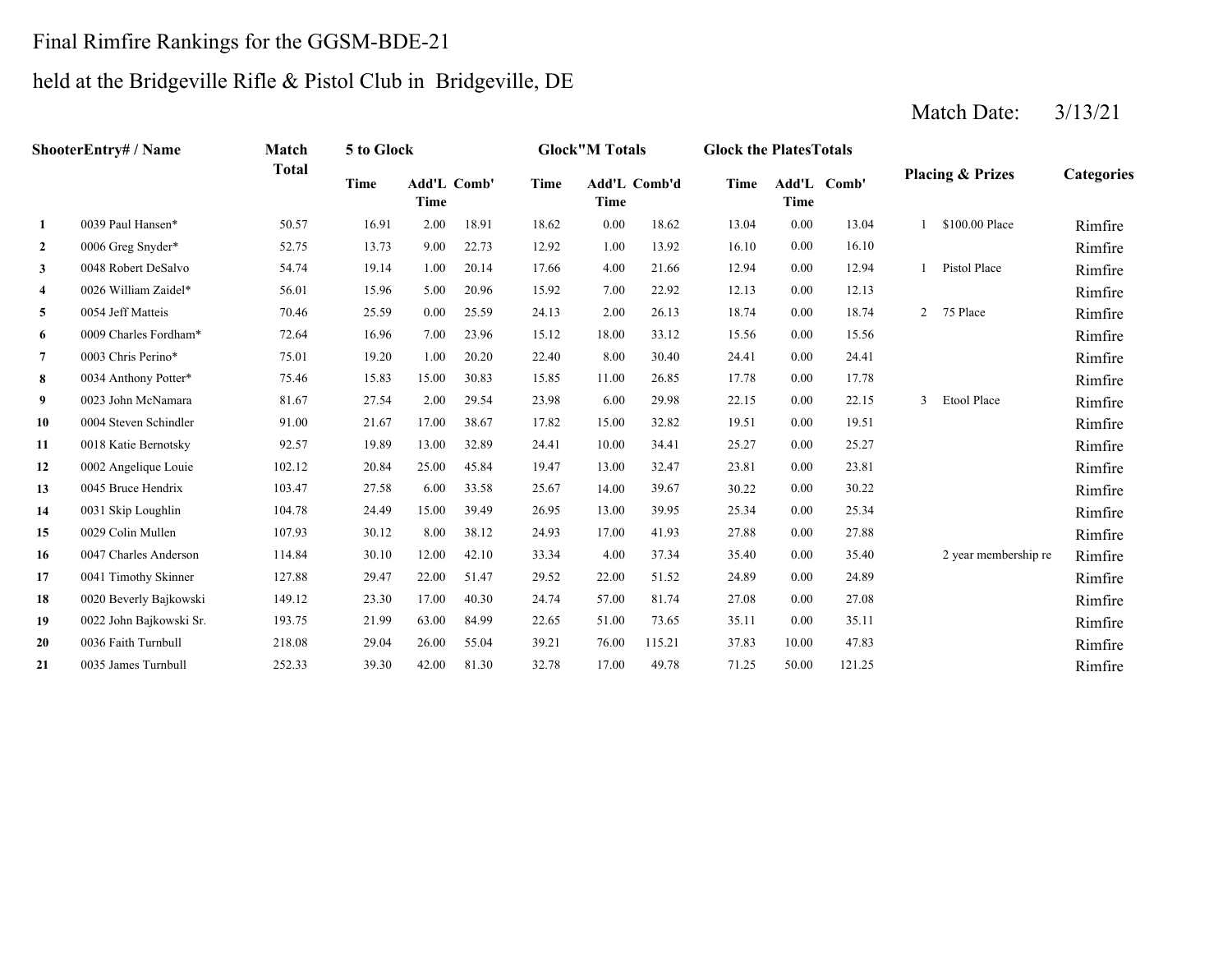# Final GLOCK Girls Rankings for the GGSM-BDE-21

# held at the Bridgeville Rifle & Pistol Club in Bridgeville, DE

|                | <b>ShooterEntry# / Name</b> | Match        | 5 to Glock |                     |        |             | <b>Glock</b> "M Totals |              | <b>Glock the Plates Totals</b> |                     |        |               |                             |
|----------------|-----------------------------|--------------|------------|---------------------|--------|-------------|------------------------|--------------|--------------------------------|---------------------|--------|---------------|-----------------------------|
|                |                             | <b>Total</b> | Time       | Add'L Comb'<br>Time |        | <b>Time</b> | Time                   | Add'L Comb'd | <b>Time</b>                    | Add'L Comb'<br>Time |        |               | <b>Placing &amp; Prizes</b> |
| 1              | 0019 Katie Bernotsky        | 88.45        | 24.69      | 12.00               | 36.69  | 26.37       | 3.00                   | 29.37        | 22.39                          | 0.00                | 22.39  |               | 100 Place                   |
| $\overline{2}$ | 0056 Vickie Matteis         | 108.10       | 34.43      | 5.00                | 39.43  | 37.18       | 3.00                   | 40.18        | 28.49                          | 0.00                | 28.49  |               | Etool Place                 |
| $\mathbf{3}$   | 0021 Beverly Bajkowski      | 147.94       | 25.75      | 20.00               | 45.75  | 28.14       | 37.00                  | 65.14        | 37.05                          | 0.00                | 37.05  | $\mathcal{L}$ | Knife Place                 |
| $\overline{4}$ | 0038 Kayla Ruof             | 161.33       | 26.79      | 26.00               | 52.79  | 26.60       | 33.00                  | 59.60        | 48.94                          | 0.00                | 48.94  |               |                             |
| 5              | 0043 Karen Bell             | 168.96       | 36.03      | 13.00               | 49.03  | 47.68       | 22.00                  | 69.68        | 50.25                          | 0.00                | 50.25  |               |                             |
| 6              | 0042 Nicole O'Donnell       | 236.39       | 27.88      | 61.00               | 88.88  | 35.18       | 31.00                  | 66.18        | 61.33                          | 20.00               | 81.33  |               | 50 Random                   |
| $\overline{7}$ | 0013 Jodi Edwards           | 447.48       | 38.53      | 70.00               | 108.53 | 36.43       | 124.00                 | 160.43       | 58.52                          | 120.00              | 178.52 |               |                             |
| 8              | 0046 Michele Tellez         | 611.26       | 46.32      | 132.00              | 178.32 | 40.99       | 133.00                 | 173.99       | 68.95                          | 190.00              | 258.95 |               |                             |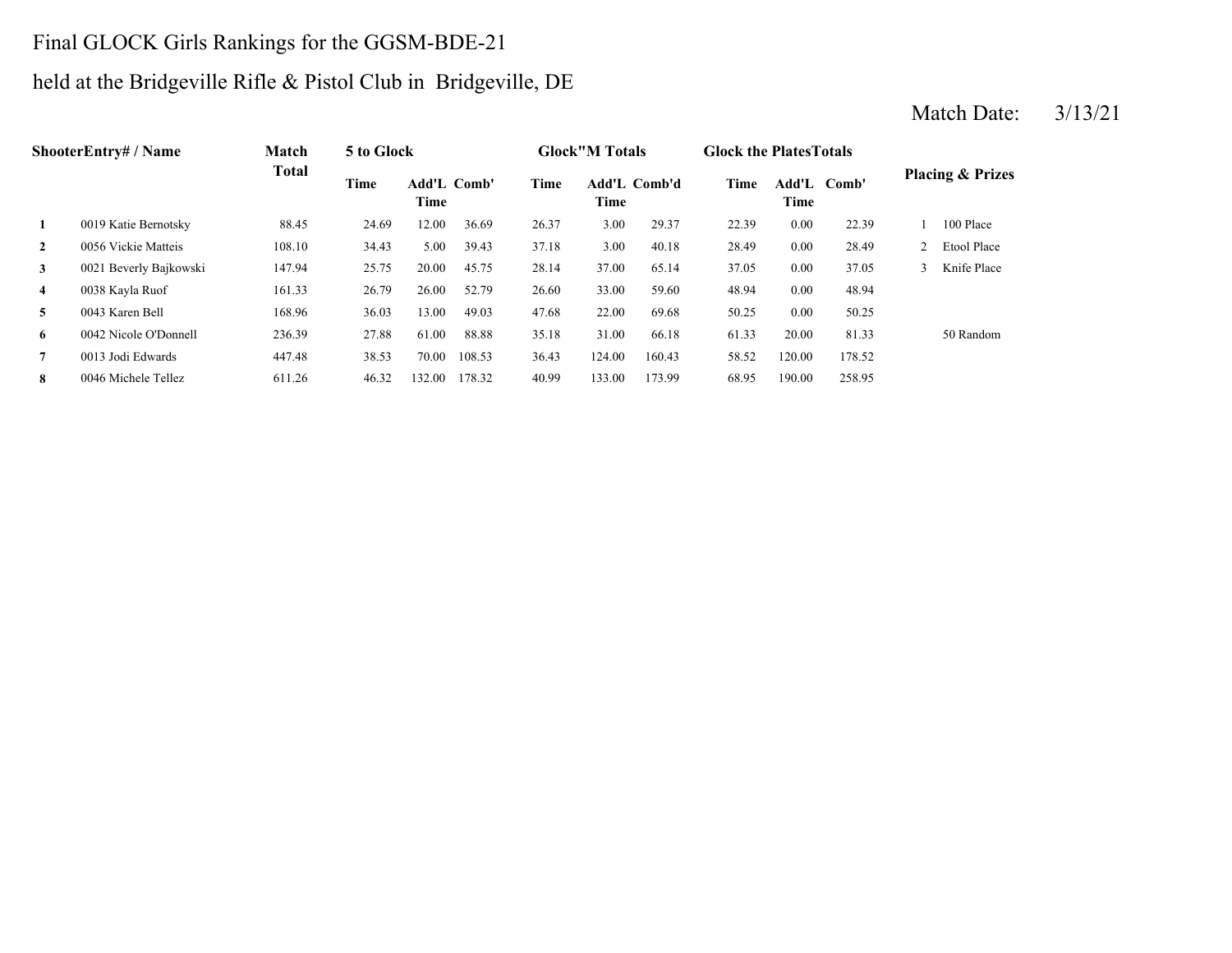# Final Pocket GLOCK Rankings for the GGSM-BDE-21

# held at the Bridgeville Rifle & Pistol Club in Bridgeville, DE

|                         | ShooterEntry# / Name   | Match        | 5 to Glock |                     |       |       | <b>Glock"M Totals</b> |              | <b>Glock the Plates Totals</b> |       |             |                |                             |
|-------------------------|------------------------|--------------|------------|---------------------|-------|-------|-----------------------|--------------|--------------------------------|-------|-------------|----------------|-----------------------------|
|                         |                        | <b>Total</b> | Time       | Add'L Comb'<br>Time |       | Time  | Time                  | Add'L Comb'd | Time                           | Time  | Add'L Comb' |                | <b>Placing &amp; Prizes</b> |
| $\mathbf{1}$            | 0050 Al Surko*         | 35.85        | 11.19      | 1.00                | 12.19 | 9.96  | 2.00                  | 11.96        | 11.70                          | 0.00  | 11.70       |                |                             |
| $\overline{2}$          | 0033 Jeffrey Bucci*    | 37.25        | 11.09      | 0.00                | 11.09 | 12.18 | 0.00                  | 12.18        | 13.98                          | 0.00  | 13.98       |                | Pistol Place                |
| $\mathbf{3}$            | 0007 Greg Snyder*      | 40.57        | 10.42      | 1.00                | 11.42 | 11.83 | 1.00                  | 12.83        | 16.32                          | 0.00  | 16.32       |                |                             |
| $\overline{\mathbf{4}}$ | 0040 Paul Hansen*      | 40.60        | 12.88      | 0.00                | 12.88 | 14.23 | 0.00                  | 14.23        | 13.49                          | 0.00  | 13.49       |                |                             |
| 5                       | 0012 Gus Cotey* Jr.    | 43.80        | 12.84      | 0.00                | 12.84 | 13.64 | 0.00                  | 13.64        | 17.32                          | 0.00  | 17.32       |                |                             |
| 6                       | 0001 Rodney Leeber*    | 44.34        | 11.64      | 4.00                | 15.64 | 11.07 | 1.00                  | 12.07        | 16.63                          | 0.00  | 16.63       |                |                             |
| $\overline{7}$          | 0016 Jimmy Sheu*       | 47.31        | 10.86      | 8.00                | 18.86 | 12.01 | 1.00                  | 13.01        | 15.44                          | 0.00  | 15.44       |                |                             |
| 8                       | 0010 Charles Fordham*  | 53.80        | 14.23      | 2.00                | 16.23 | 19.49 | 1.00                  | 20.49        | 17.08                          | 0.00  | 17.08       |                |                             |
| 9                       | 0049 Robert DeSalvo    | 54.38        | 13.20      | 0.00                | 13.20 | 15.58 | 1.00                  | 16.58        | 24.60                          | 0.00  | 24.60       |                | 100 Place                   |
| 10                      | 0027 William Zaidel*   | 59.81        | 10.89      | 0.00                | 10.89 | 12.00 | 0.00                  | 12.00        | 16.92                          | 20.00 | 36.92       |                | 50 Random                   |
| 11                      | 0055 Jeff Matteis      | 63.38        | 17.95      | 3.00                | 20.95 | 18.47 | 5.00                  | 23.47        | 18.96                          | 0.00  | 18.96       | $\overline{c}$ | Etool Place                 |
| 12                      | 0030 Colin Mullen      | 72.35        | 18.35      | 9.00                | 27.35 | 18.04 | 3.00                  | 21.04        | 23.96                          | 0.00  | 23.96       | 3              | Knife Place                 |
| 13                      | 0024 John McNamara     | 85.32        | 18.05      | 3.00                | 21.05 | 20.88 | 7.00                  | 27.88        | 36.39                          | 0.00  | 36.39       |                |                             |
| 14                      | 0052 Mark Huth         | 86.57        | 19.27      | 10.00               | 29.27 | 21.90 | 10.00                 | 31.90        | 25.40                          | 0.00  | 25.40       |                |                             |
| 15                      | 0014 Derick Adams Jr.* | 87.90        | 14.38      | 6.00                | 20.38 | 11.12 | 5.00                  | 16.12        | 21.40                          | 30.00 | 51.40       |                |                             |
| 16                      | 0037 Edmund Waldick    | 94.22        | 14.25      | 15.00               | 29.25 | 12.46 | 12.00                 | 24.46        | 20.51                          | 20.00 | 40.51       |                |                             |
| 17                      | 0005 Steven Schindler  | 135.70       | 14.32      | 19.00               | 33.32 | 19.67 | 19.00                 | 38.67        | 23.71                          | 40.00 | 63.71       |                |                             |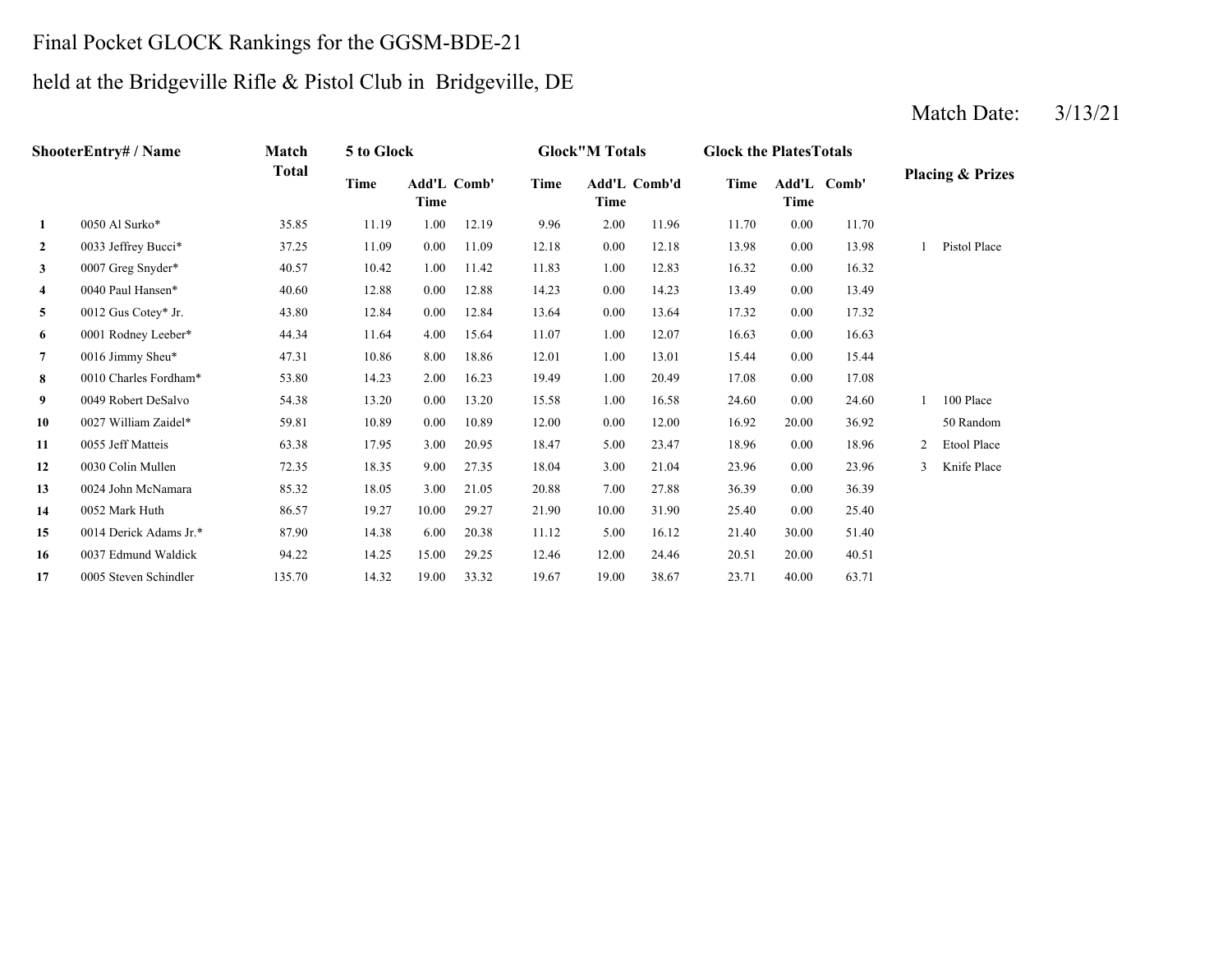# Final MOS Rankings for the GGSM-BDE-21

# held at the Bridgeville Rifle & Pistol Club in Bridgeville, DE

|                | <b>ShooterEntrv# / Name</b> | Match        | 5 to Glock |       |                    |             | <b>Glock</b> "M Totals |              | <b>Glock the Plates Totals</b> |                     |       |               |                             |
|----------------|-----------------------------|--------------|------------|-------|--------------------|-------------|------------------------|--------------|--------------------------------|---------------------|-------|---------------|-----------------------------|
|                |                             | <b>Total</b> | Time       | Time  | <b>Add'L Comb'</b> | <b>Time</b> | Time                   | Add'L Comb'd | Time                           | Add'L Comb'<br>Time |       |               | <b>Placing &amp; Prizes</b> |
| 1              | 0008 Greg Snyder*           | 36.13        | 13.50      | 0.00  | 13.50              | 12.42       | 0.00                   | 12.42        | 10.21                          | 0.00                | 10.21 |               | 100 Place                   |
| $\overline{2}$ | 0017 Jimmy Sheu*            | 41.27        | 15.78      | 00.1  | 16.78              | 13.55       | 0.00                   | 13.55        | 10.94                          | 0.00                | 10.94 |               |                             |
| 3              | 0028 William Zaidel*        | 58.71        | 17.28      | 00.1  | 18.28              | 15.79       | 9.00                   | 24.79        | 15.64                          | 0.00                | 15.64 |               |                             |
| 4              | 0057 Joel Chua              | 66.46        | 21.49      | 4.00  | 25.49              | 19.02       | 5.00                   | 24.02        | 16.95                          | 0.00                | 16.95 |               | 100 Place                   |
| 5              | 0015 Derick Adams Jr.*      | 70.87        | 20.16      | 8.00  | 28.16              | 15.73       | 8.00                   | 23.73        | 18.98                          | 0.00                | 18.98 |               |                             |
| 6              | 0011 Charles Fordham*       | 70.92        | 16.40      | 15.00 | 31.40              | 15.06       | 9.00                   | 24.06        | 15.46                          | 0.00                | 15.46 |               |                             |
| $\overline{7}$ | 0032 Skip Loughlin          | 97.04        | 28.53      | 2.00  | 30.53              | 26.91       | 15.00                  | 41.91        | 24.60                          | 0.00                | 24.60 | 2             | Etool Place                 |
| 8              | 0053 Brad Park              | 107.02       | 34.85      | 12.00 | 46.85              | 29.83       | 5.00                   | 34.83        | 25.34                          | 0.00                | 25.34 | $\mathcal{E}$ | Knife Place                 |
| 9              | 0025 John McNamara          | 107.76       | 38.79      | 2.00  | 40.79              | 33.12       | 5.00                   | 38.12        | 28.85                          | 0.00                | 28.85 |               |                             |
| 10             | 0044 Gary Hughes            | 132.50       | 31.61      | 12.00 | 43.61              | 29.35       | 19.00                  | 48.35        | 40.54                          | 0.00                | 40.54 |               |                             |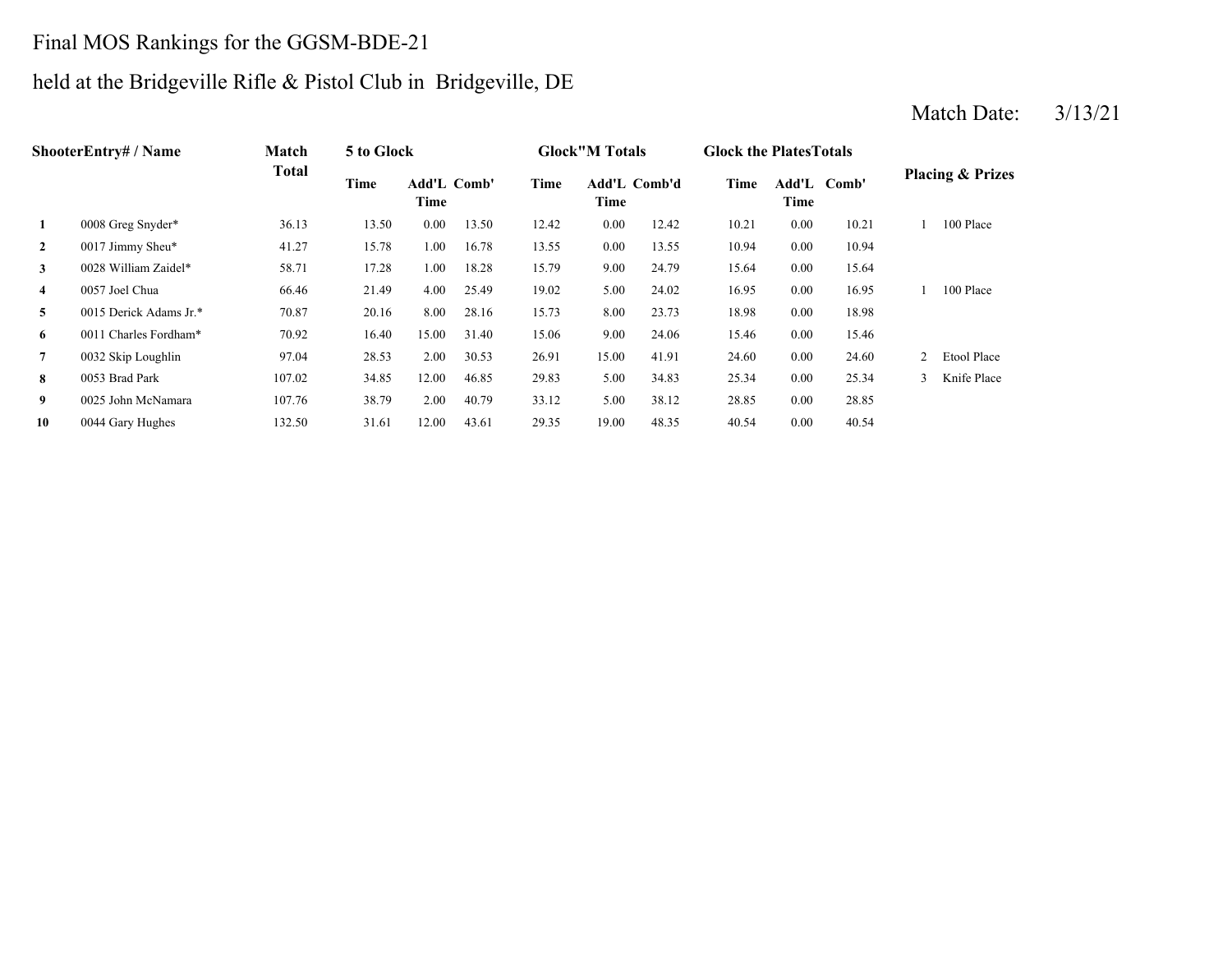Match Date:

**The following scores have not been included in the above results due to administrative issues or scoring errors Please call the GSSF office (770) 437-4718 as soon as possible for further clarification. Thank you.**

**Shooters who did not finish the match...**

**Shooters who did not show**

**1**Mark Huth

**4/5/2021 10:30:11 AM Bridgeville, DE**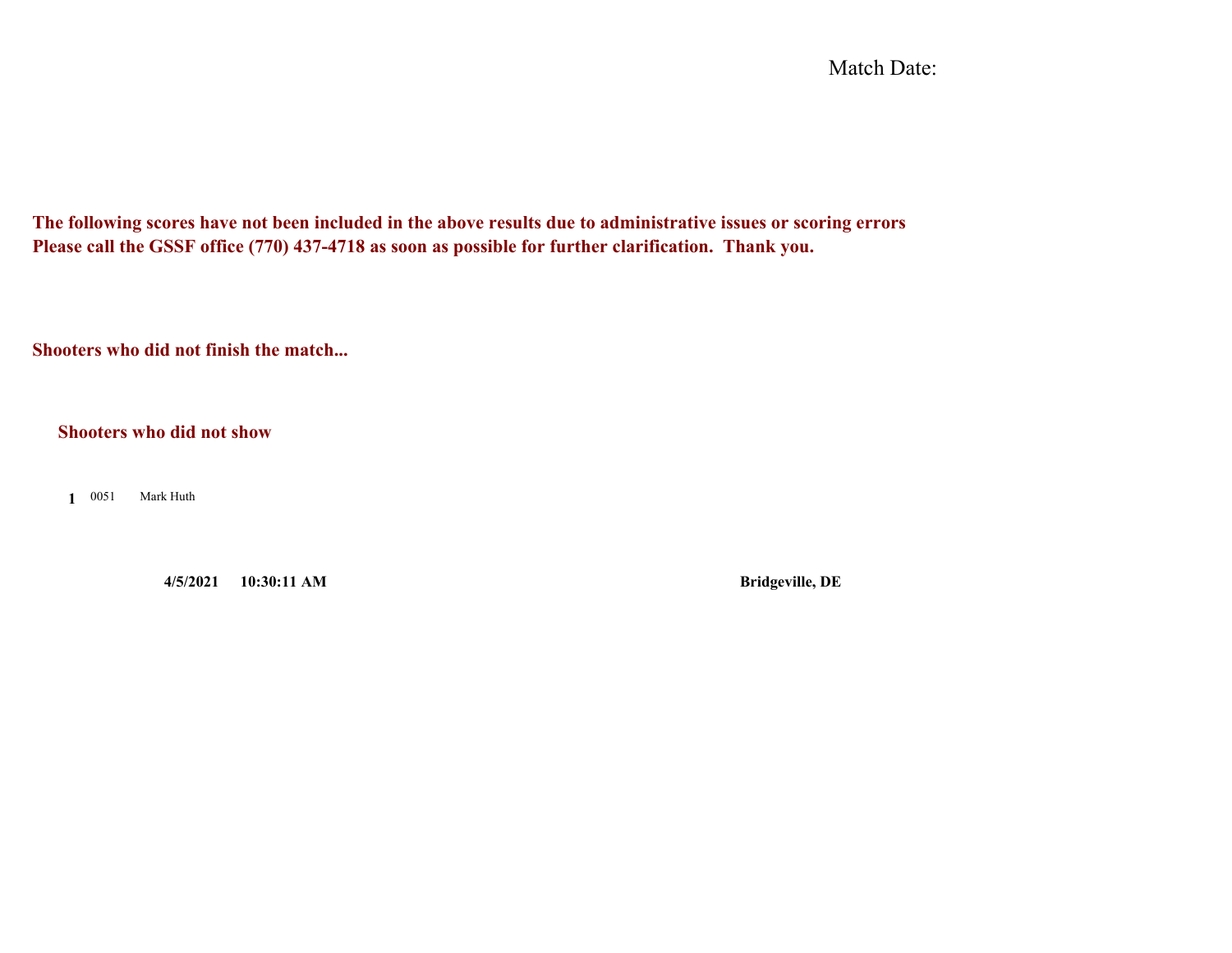### Final Civilian Rankings for the Delaware State GSSF Challenge VI

|                | ShooterEntry# / Name     | Match  | <b>5 to Glock Totals</b> |             |              |       | <b>Glock</b> "M Totals |              | <b>Glock the PlatesTotals</b> |             |              |                             |                            |
|----------------|--------------------------|--------|--------------------------|-------------|--------------|-------|------------------------|--------------|-------------------------------|-------------|--------------|-----------------------------|----------------------------|
|                |                          | Total  | Time                     | <b>Time</b> | Add'L Comb'd | Time  | Time                   | Add'L Comb'd | Time                          | <b>Time</b> | Add'L Comb'd | <b>Placing &amp; Prizes</b> | <b>Categories</b>          |
| 1              | 0054 Derick Adams, Jr.   | 65.38  | 19.15                    | 5.00        | 24.15        | 16.62 | 9.00                   | 25.62        | 15.61                         | $0.00\,$    | 15.61        | 1 Pistol Place              |                            |
| $\overline{2}$ | 0072 Katie Bernotsky     | 74.07  | 22.92                    | 1.00        | 23.92        | 27.20 | 1.00                   | 28.20        | 21.95                         | 0.00        | 21.95        | 2 100 Place                 | <b>Adult Female</b>        |
| $\overline{2}$ |                          | 74.07  | 22.92                    | 1.00        | 23.92        | 27.20 | 1.00                   | 28.20        | 21.95                         | 0.00        | 21.95        | 75 Adult Female             | Adult Female               |
| 3              | 0083 Larry Connolly      | 79.89  | 19.47                    | 9.00        | 28.47        | 16.87 | 20.00                  | 36.87        | 14.55                         | 0.00        | 14.55        | 3 75 Place                  | Senior                     |
| 3              |                          | 79.89  | 19.47                    | 9.00        | 28.47        | 16.87 | 20.00                  | 36.87        | 14.55                         | 0.00        | 14.55        | 75 Senior                   | Senior                     |
| 4              | 0160 Matthew Tufano      | 80.57  | 17.96                    | 12.00       | 29.96        | 16.83 | 20.00                  | 36.83        | 13.78                         | $0.00\,$    | 13.78        |                             |                            |
| 5              | 0169 Mark Huth           | 91.09  | 23.88                    | 10.00       | 33.88        | 21.90 | 13.00                  | 34.90        | 22.31                         | 0.00        | 22.31        | 75 Super Senior             | Super Senior               |
| 6              | 0173 Jeff Matteis        | 92.59  | 22.63                    | 7.00        | 29.63        | 24.54 | 20.00                  | 44.54        | 18.42                         | 0.00        | 18.42        |                             | Senior                     |
| 7              | 0017 James Mickulus      | 93.91  | 20.94                    | 11.00       | 31.94        | 22.89 | 18.00                  | 40.89        | 21.08                         | 0.00        | 21.08        |                             |                            |
| 8              | 0066 Nicholas Keglovitz  | 94.30  | 22.87                    | 7.00        | 29.87        | 30.97 | 8.00                   | 38.97        | 25.46                         | $0.00\,$    | 25.46        | 75 Junior Male              | Junior Male                |
| 9              | 0034 Scott Perino        | 96.96  | 25.31                    | 8.00        | 33.31        | 27.61 | 10.00                  | 37.61        | 26.04                         | 0.00        | 26.04        |                             |                            |
| 10             | 0027 Steven Schindler    | 98.68  | 22.63                    | 19.00       | 41.63        | 20.40 | 17.00                  | 37.40        | 19.65                         | $0.00\,$    | 19.65        |                             | Senior                     |
| 11             | 0029 Timothy Towers Jr.  | 102.25 | 18.74                    | 21.00       | 39.74        | 33.14 | 7.00                   | 40.14        | 22.37                         | 0.00        | 22.37        |                             |                            |
| 12             | 0059 Nelson Hill         | 103.34 | 20.72                    | 11.00       | 31.72        | 21.64 | 28.00                  | 49.64        | 21.98                         | $0.00\,$    | 21.98        |                             | Senior                     |
| 13             | 0025 Thomas Riggs        | 104.53 | 30.63                    | 15.00       | 45.63        | 30.60 | 6.00                   | 36.60        | 22.30                         | $0.00\,$    | 22.30        |                             | Senior                     |
| 14             | 0119 Kenneth Tellez      | 109.12 | 15.13                    | 30.00       | 45.13        | 17.71 | 8.00                   | 25.71        | 28.28                         | 10.00       | 38.28        |                             |                            |
| 15             | 0074 Beverly Bajkowski   | 123.59 | 29.57                    | 13.00       | 42.57        | 27.25 | 28.00                  | 55.25        | 25.77                         | 0.00        | 25.77        | 2 year membership renew     | Adult Female, Senior       |
| 16             | 0117 Jeff Witt           | 125.71 | 22.37                    | 22.00       | 44.37        | 23.22 | 34.00                  | 57.22        | 24.12                         | 0.00        | 24.12        |                             | Super Senior               |
| 17             | 0122 Gregory OBrien      | 126.33 | 29.77                    | 24.00       | 53.77        | 32.24 | 10.00                  | 42.24        | 30.32                         | $0.00\,$    | 30.32        |                             | Super Senior               |
| 18             | 0151 Stephen Ross        | 126.97 | 26.07                    | 20.00       | 46.07        | 34.80 | 10.00                  | 44.80        | 36.10                         | 0.00        | 36.10        |                             | Senior                     |
| 19             | 0116 Edmund Waldick      | 143.49 | 23.42                    | 36.00       | 59.42        | 24.67 | 35.00                  | 59.67        | 24.40                         | $0.00\,$    | 24.40        |                             | Senior                     |
| 20             | 0077 John McNamara       | 144.95 | 30.81                    | 16.00       | 46.81        | 50.98 | 26.00                  | 76.98        | 21.16                         | $0.00\,$    | 21.16        |                             | Senior                     |
| 21             | 0136 William Rounds      | 146.80 | 27.35                    | 10.00       | 37.35        | 20.55 | 46.00                  | 66.55        | 32.90                         | 10.00       | 42.90        |                             | Super Senior               |
| 22             | 0175 Joel Chua           | 149.85 | 20.40                    | 44.00       | 64.40        | 20.18 | 9.00                   | 29.18        | 26.27                         | 30.00       | 56.27        |                             |                            |
| 23             | 0008 Howard Hughes       | 161.02 | 38.81                    | 17.00       | 55.81        | 43.73 | 18.00                  | 61.73        | 43.48                         | $0.00\,$    | 43.48        | 4 Pistol Membership Promc   | Super Senior               |
| 24             | 0063 John Sheets         | 163.29 | 28.94                    | 30.00       | 58.94        | 31.37 | 44.00                  | 75.37        | 28.98                         | $0.00\,$    | 28.98        |                             | Senior                     |
| 25             | 0087 Kyle Larson         | 166.10 | 24.27                    | 50.00       | 74.27        | 25.31 | 42.00                  | 67.31        | 24.52                         | $0.00\,$    | 24.52        |                             |                            |
| 26             | 0085 Kyle Russum         | 173.29 | 20.11                    | 28.00       | 48.11        | 22.54 | 58.00                  | 80.54        | 24.64                         | 20.00       | 44.64        |                             |                            |
| 27             | 0148 William Bell        | 177.22 | 44.07                    | 44.00       | 88.07        | 36.98 | 20.00                  | 56.98        | 32.17                         | $0.00\,$    | 32.17        | 75 Challenged               | Challenged, Super Senior   |
| 28             | 0123 Kayla Ruof          | 180.04 | 28.49                    | 7.00        | 35.49        | 36.12 | 53.00                  | 89.12        | 55.43                         | 0.00        | 55.43        | 75 Junior Female            | Junior Female              |
| 29             | 0147 Karen Bell          | 180.14 | 37.89                    | 13.00       | 50.89        | 50.93 | 20.00                  | 70.93        | 58.32                         | 0.00        | 58.32        |                             | Adult Female, Super Senior |
| 30             | 0058 Michael Butterworth | 183.85 | 42.92                    | 30.00       | 72.92        | 33.55 | 23.00                  | 56.55        | 54.38                         | 0.00        | 54.38        |                             | Senior                     |
| 31             | 0075 John Bajkowski Sr.  | 186.09 | 26.99                    | 28.00       | 54.99        | 27.46 | 37.00                  | 64.46        | 46.64                         | 20.00       | 66.64        |                             | Senior                     |
| 32             | 0133 Edward Zebedies     | 189.13 | 42.13                    | 38.00       | 80.13        | 47.88 | 20.00                  | 67.88        | 41.12                         | $0.00\,$    | 41.12        |                             | Senior, Challenged         |
| 33             | 0019 Pat Parmelee        | 191.74 | 33.20                    | 28.00       | 61.20        | 30.81 | 58.00                  | 88.81        | 41.73                         | 0.00        | 41.73        |                             | Senior                     |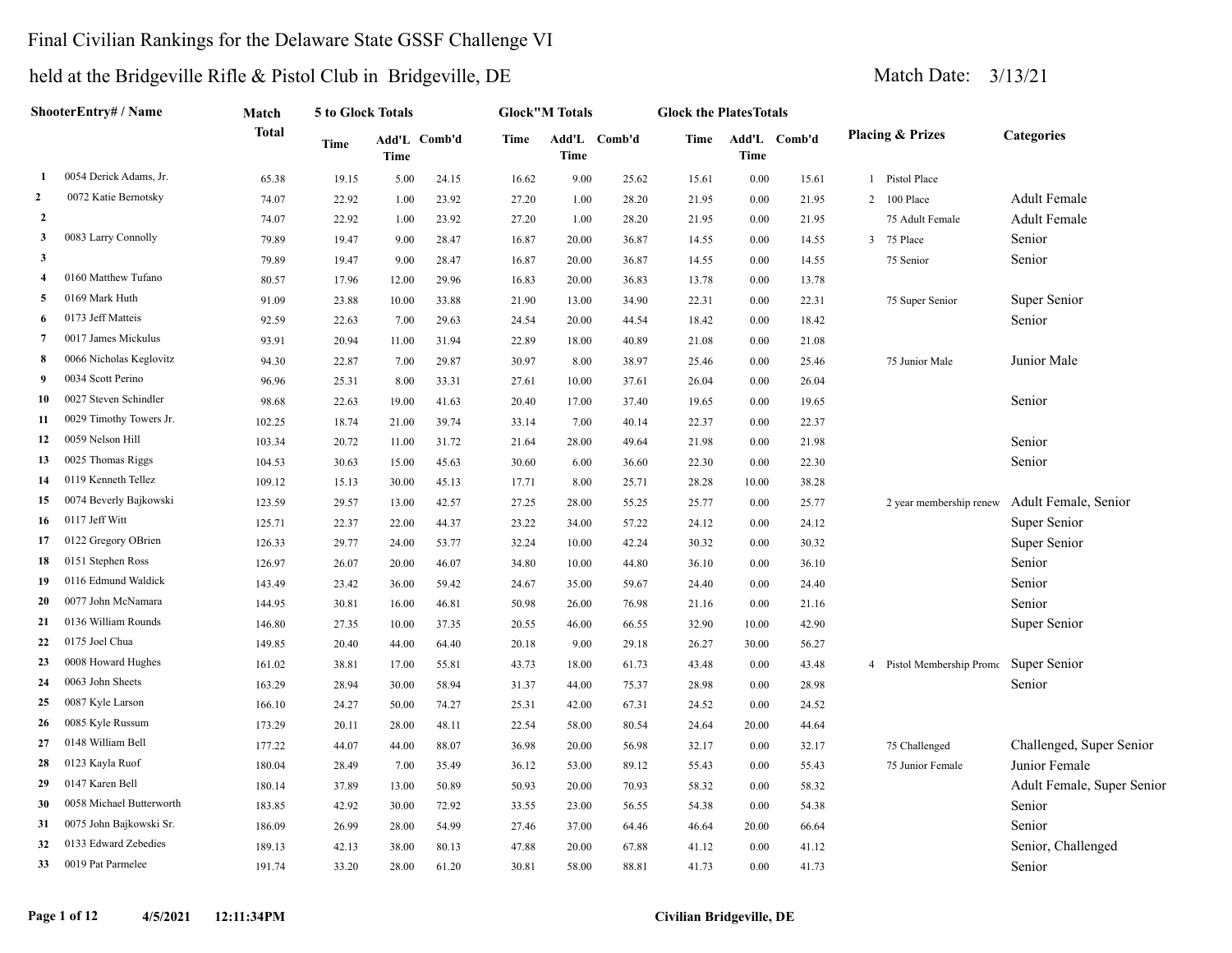|     | ShooterEntry# / Name   | Match    | 5 to Glock Totals |        |              |       | <b>Glock</b> "M Totals |        | <b>Glock the Plates Totals</b> |          |              |                             |                      |
|-----|------------------------|----------|-------------------|--------|--------------|-------|------------------------|--------|--------------------------------|----------|--------------|-----------------------------|----------------------|
|     |                        | Total    | Time              | Time   | Add'L Comb'd | Time  | Add'L<br>Time          | Comb'd | Time                           | Time     | Add'L Comb'd | <b>Placing &amp; Prizes</b> | <b>Categories</b>    |
| 34  | 0081 Richard Travalini | 201.16   | 29.63             | 14.00  | 43.63        | 34.62 | 39.00                  | 73.62  | 33.91                          | 50.00    | 83.91        |                             | Super Senior         |
| 35  | 0146 Nicole O'Donnell  | 213.87   | 20.77             | 95.00  | 115.77       | 35.34 | 30.00                  | 65.34  | 32.76                          | $0.00\,$ | 32.76        |                             | Adult Female         |
| 36  | 0010 Craig Larson      | 222.28   | 31.37             | 39.00  | 70.37        | 25.38 | 43.00                  | 68.38  | 43.53                          | 40.00    | 83.53        |                             |                      |
| 37  | 0159 Joe Juknelis      | 223.05   | 21.76             | 37.00  | 58.76        | 27.80 | 34.00                  | 61.80  | 42.49                          | 60.00    | 102.49       |                             | Super Senior         |
| 38  | 0155 Robert Kepfer     | 232.07   | 36.20             | 73.00  | 109.20       | 38.30 | 37.00                  | 75.30  | 47.57                          | $0.00\,$ | 47.57        |                             | Senior               |
| 39  | 0139 Roger Gill        | 256.79   | 34.99             | 52.00  | 86.99        | 51.61 | 20.00                  | 71.61  | 68.19                          | 30.00    | 98.19        |                             | Senior               |
|     | 0171 Brad Park         | 272.01   | 38.33             | 38.00  | 76.33        | 43.56 | 50.00                  | 93.56  | 62.12                          | 40.00    | 102.12       |                             |                      |
| 41  | 0064 Kenneth D'Aurizio | 317.21   | 59.17             | 51.00  | 110.17       | 49.60 | 31.00                  | 80.60  | 106.44                         | 20.00    | 126.44       |                             | Senior               |
| 42  | 0088 Lisa Bissman      | 421.05   | 26.40             | 153.00 | 179.40       | 32.07 | 78.00                  | 110.07 | 51.58                          | 80.00    | 131.58       |                             | Adult Female         |
| 43  | 0134 Kenneth Clegg Jr  | 535.98   | 53.93             | 110.00 | 163.93       | 52.42 | 76.00                  | 128.42 | 103.63                         | 140.00   | 243.63       |                             | Senior               |
| 44  | 0118 Bruce Hendrix     | 670.21   | 299.97            | 300.00 | 599.97       | 36.36 | 6.00                   | 42.36  | 27.88                          | 0.00     | 27.88        |                             | Super Senior         |
| 45  | 0094 Reshid Walker     | 686.45   | 299.97            | 300.00 | 599.97       | 24.40 | 25.00                  | 49.40  | 37.08                          | 0.00     | 37.08        |                             |                      |
| -46 | 0110 Sharon Clark      | 1,381.22 | 299.97            | 300.00 | 599.97       | 53.29 | 88.00                  | 141.29 | 399.96                         | 240.00   | 639.96       |                             | Adult Female, Senior |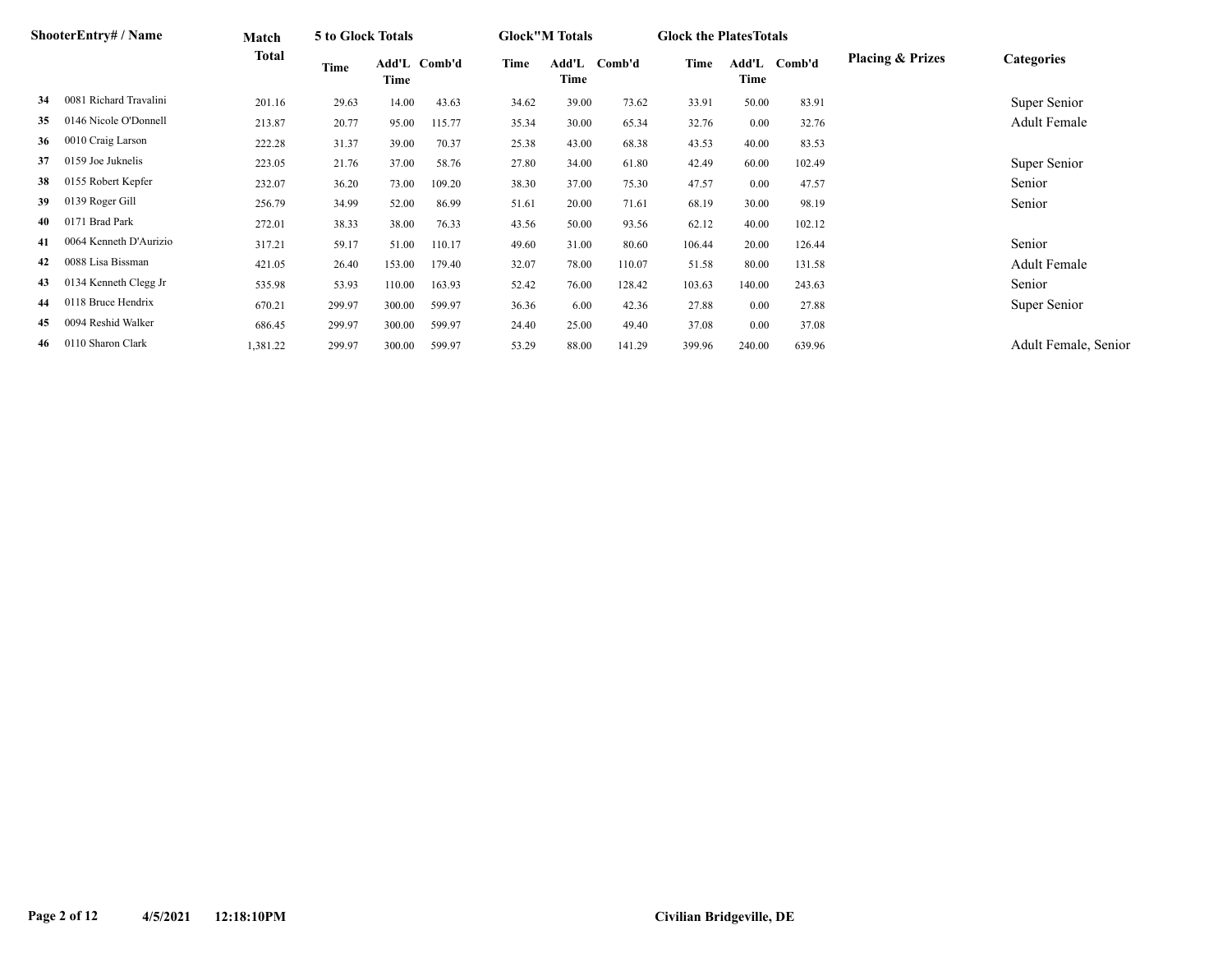### Final Competition Rankings for the Delaware State GSSF Challenge VI

|                     | ShooterEntry# / Name     | Match        | 5 to Glock Totals |             |              |       | <b>Glock</b> "M Totals |              | <b>Glock the PlatesTotals</b> |          |              |                             |
|---------------------|--------------------------|--------------|-------------------|-------------|--------------|-------|------------------------|--------------|-------------------------------|----------|--------------|-----------------------------|
|                     |                          | <b>Total</b> | Time              | <b>Time</b> | Add'L Comb'd | Time  | <b>Time</b>            | Add'L Comb'd | Time                          | Time     | Add'L Comb'd | <b>Placing &amp; Prizes</b> |
| 1                   | 0165 Al Surko*           | 43.42        | 16.99             | 1.00        | 17.99        | 13.77 | 0.00                   | 13.77        | 11.66                         | 0.00     | 11.66        | 1 Pistol MatchMeister       |
| $\overline{2}$      | 0104 Michael Prodan      | 52.24        | 17.22             | 0.00        | 17.22        | 18.86 | 2.00                   | 20.86        | 14.16                         | 0.00     | 14.16        | 1 Pistol Place              |
| 3                   | 0130 Paul Hansen*        | 52.30        | 19.31             | 0.00        | 19.31        | 18.81 | 2.00                   | 20.81        | 12.18                         | 0.00     | 12.18        | 1 Pistol Place              |
| $\overline{\bf{4}}$ | 0069 Jimmy Sheu*         | 52.99        | 14.82             | 0.00        | 14.82        | 17.65 | 6.00                   | 23.65        | 14.52                         | 0.00     | 14.52        |                             |
| 5                   | 0108 Phillip DeGrande*   | 53.21        | 16.84             | 4.00        | 20.84        | 18.21 | 2.00                   | 20.21        | 12.16                         | 0.00     | 12.16        |                             |
| 6                   | 0013 Rodney Leeber*      | 54.05        | 16.33             | 3.00        | 19.33        | 16.57 | 7.00                   | 23.57        | 11.15                         | 0.00     | 11.15        |                             |
| 7                   | 0022 Chris Perino*       | 55.45        | 21.09             | 0.00        | 21.09        | 18.39 | 1.00                   | 19.39        | 14.97                         | 0.00     | 14.97        |                             |
| 8                   | 0079 William Zaidel*     | 56.19        | 17.23             | 3.00        | 20.23        | 15.96 | 7.00                   | 22.96        | 13.00                         | 0.00     | 13.00        |                             |
| 9                   | 0106 Jeffrey Bucci*      | 60.40        | 17.61             | 4.00        | 21.61        | 16.84 | 9.00                   | 25.84        | 12.95                         | 0.00     | 12.95        |                             |
| 10                  | 0046 James Thurston*     | 64.56        | 19.52             | 2.00        | 21.52        | 19.94 | 6.00                   | 25.94        | 17.10                         | 0.00     | 17.10        |                             |
| 11                  | 0125 Ric Ruof*           | 66.77        | 22.13             | 1.00        | 23.13        | 18.12 | 8.00                   | 26.12        | 17.52                         | 0.00     | 17.52        |                             |
| 12                  | 0111 Anthony Potter*     | 69.01        | 15.22             | 13.00       | 28.22        | 16.01 | 10.00                  | 26.01        | 14.78                         | 0.00     | 14.78        |                             |
| 13                  | 0056 Derick Adams, Jr.*  | 70.37        | 17.83             | 1.00        | 18.83        | 16.02 | 20.00                  | 36.02        | 15.52                         | 0.00     | 15.52        |                             |
| 14                  | 0084 Larry Connolly      | 72.66        | 19.13             | 10.00       | 29.13        | 18.80 | 5.00                   | 23.80        | 19.73                         | 0.00     | 19.73        | 100 Place<br>2              |
| 15                  | 0026 Thomas Riggs        | 76.24        | 24.92             | 1.00        | 25.92        | 29.86 | 2.00                   | 31.86        | 18.46                         | 0.00     | 18.46        | 3 75 Place                  |
| 16                  | 0099 Michael Sheehan*    | 77.74        | 16.41             | 23.00       | 39.41        | 16.86 | 9.00                   | 25.86        | 12.47                         | 0.00     | 12.47        |                             |
| 17                  | 0142 David Hampton       | 78.69        | 16.84             | 10.00       | 26.84        | 18.47 | 11.00                  | 29.47        | 22.38                         | 0.00     | 22.38        | 2 year membership renew     |
| 18                  | 0161 Matthew Tufano      | 79.97        | 21.73             | 12.00       | 33.73        | 17.64 | 14.00                  | 31.64        | 14.60                         | 0.00     | 14.60        |                             |
| 19                  | 0004 Hugh Crowther       | 84.65        | 27.52             | 7.00        | 34.52        | 25.51 | 2.00                   | 27.51        | 22.62                         | 0.00     | 22.62        |                             |
| 20                  | 0030 Timothy Towers Jr.  | 87.32        | 23.83             | 7.00        | 30.83        | 26.98 | 8.00                   | 34.98        | 21.51                         | 0.00     | 21.51        |                             |
| 21                  | 0007 Charles Dulin       | 88.15        | 18.36             | 18.00       | 36.36        | 22.27 | 11.00                  | 33.27        | 18.52                         | 0.00     | 18.52        |                             |
| 22                  | 0174 Jeff Matteis        | 91.04        | 27.73             | 7.00        | 34.73        | 23.80 | 10.00                  | 33.80        | 22.51                         | 0.00     | 22.51        |                             |
| 23                  | 0035 Scott Perino        | 95.98        | 25.66             | 13.00       | 38.66        | 26.50 | 10.00                  | 36.50        | 20.82                         | 0.00     | 20.82        |                             |
| 24                  | 0061 Nelson Hill         | 96.45        | 18.08             | 14.00       | 32.08        | 24.51 | 20.00                  | 44.51        | 19.86                         | 0.00     | 19.86        | 50 Random                   |
| 25                  | 0137 William Rounds      | 99.25        | 32.54             | 7.00        | 39.54        | 29.31 | 8.00                   | 37.31        | 22.40                         | 0.00     | 22.40        |                             |
| 26                  | 0053 Dominik Barcikowski | 100.08       | 24.57             | 16.00       | 40.57        | 26.78 | 9.00                   | 35.78        | 23.73                         | 0.00     | 23.73        |                             |
| 27                  | 0172 Brad Park           | 106.73       | 39.43             | 2.00        | 41.43        | 33.10 | 2.00                   | 35.10        | 30.20                         | $0.00\,$ | 30.20        |                             |
| 28                  | 0089 Dylan Bissman*      | 108.30       | 13.36             | 37.00       | 50.36        | 13.07 | 30.00                  | 43.07        | 14.87                         | 0.00     | 14.87        | 50 Random                   |
| 29                  | 0152 Bernard Limpert     | 114.55       | 19.35             | 55.00       | 74.35        | 17.11 | 7.00                   | 24.11        | 16.09                         | 0.00     | 16.09        | Pistol Random               |
| 30                  | 0005 John Crowther       | 115.96       | 20.46             | 22.00       | 42.46        | 22.38 | 19.00                  | 41.38        | 32.12                         | 0.00     | 32.12        |                             |
| 31                  | 0009 Howard Hughes       | 122.72       | 32.17             | 25.00       | 57.17        | 32.72 | 7.00                   | 39.72        | 25.83                         | 0.00     | 25.83        |                             |
| 32                  | 0018 James Mickulus      | 123.13       | 18.69             | 31.00       | 49.69        | 22.72 | 22.00                  | 44.72        | 18.72                         | 10.00    | 28.72        |                             |
| 33                  | 0140 Timothy Skinner     | 123.27       | 33.73             | 7.00        | 40.73        | 31.90 | 27.00                  | 58.90        | 23.64                         | 0.00     | 23.64        |                             |
| 34                  | 0124 Kayla Ruof          | 143.57       | 28.55             | 16.00       | 44.55        | 28.34 | 11.00                  | 39.34        | 59.68                         | 0.00     | 59.68        |                             |
| 35                  | 0092 Christopher Burns   | 161.98       | 28.31             | 29.00       | 57.31        | 34.22 | 34.00                  | 68.22        | 36.45                         | 0.00     | 36.45        |                             |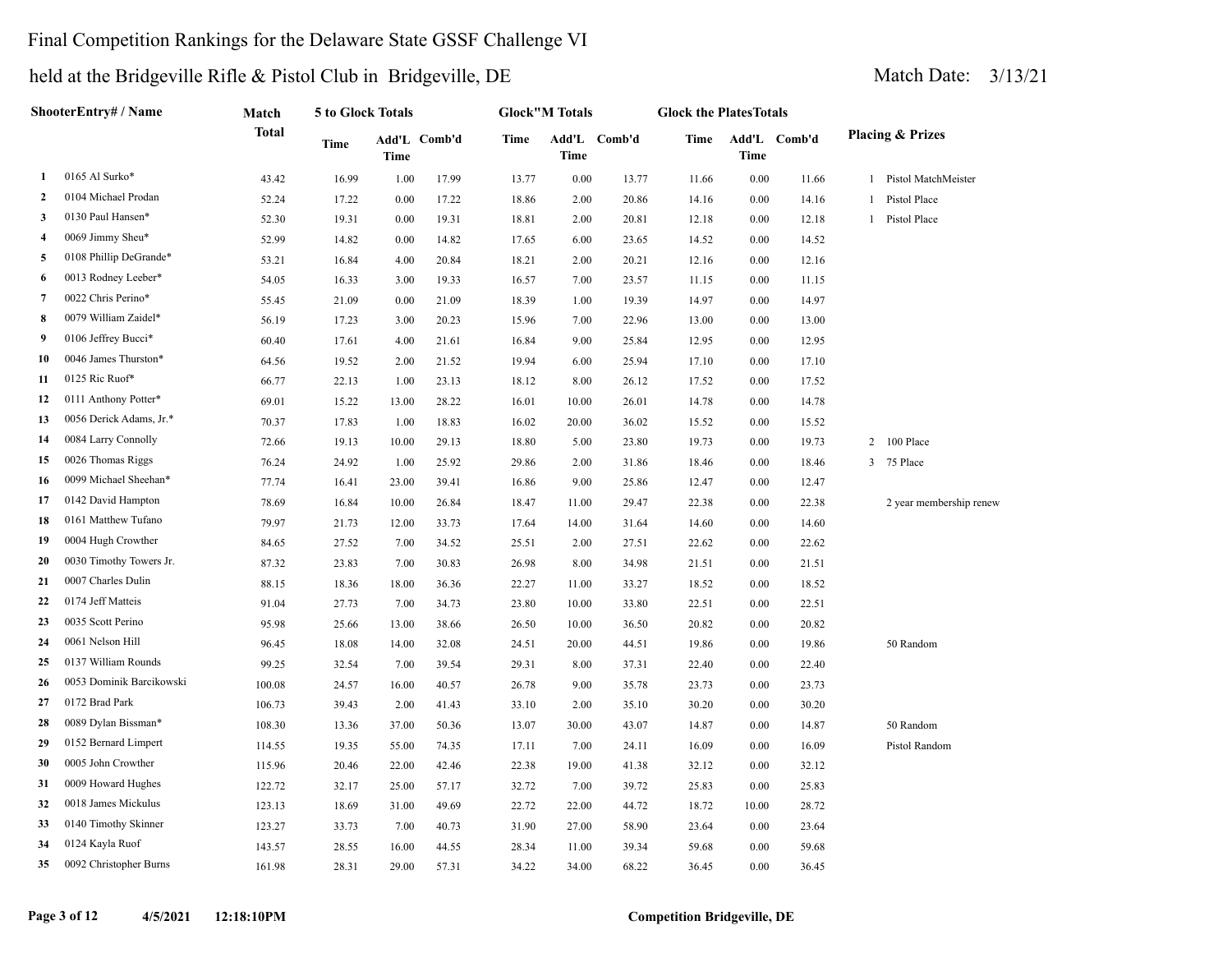|    | <b>ShooterEntry#/Name</b>  | Match        | 5 to Glock Totals |       |              |       | <b>Glock</b> "M Totals |        | <b>Glock the Plates Totals</b> |               |        |                             |
|----|----------------------------|--------------|-------------------|-------|--------------|-------|------------------------|--------|--------------------------------|---------------|--------|-----------------------------|
|    |                            | <b>Total</b> | Time              | Time  | Add'L Comb'd | Time  | Add'L<br>Time          | Comb'd | Time                           | Add'L<br>Time | Comb'd | <b>Placing &amp; Prizes</b> |
| 36 | 0150 Bruce Clattenburg Jr. | 164.81       | 53.72             | 15.00 | 68.72        | 35.58 | 29.00                  | 64.58  | 31.51                          | 0.00          | 31.51  |                             |
| 37 | 0145 Rob Lewis             | 180.16       | 27.09             | 48.00 | 75.09        | 32.77 | 36.00                  | 68.77  | 36.30                          | 0.00          | 36.30  |                             |
| 38 | 0144 George Carson         | 221.01       | 40.44             | 56.00 | 96.44        | 41.18 | 48.00                  | 89.18  | 35.39                          | 0.00          | 35.39  |                             |
| 39 | 0086 Kyle Russum           | 246.66       | 27.86             | 34.00 | 61.86        | 19.41 | 30.00                  | 49.41  | 45.39                          | 90.00         | 135.39 |                             |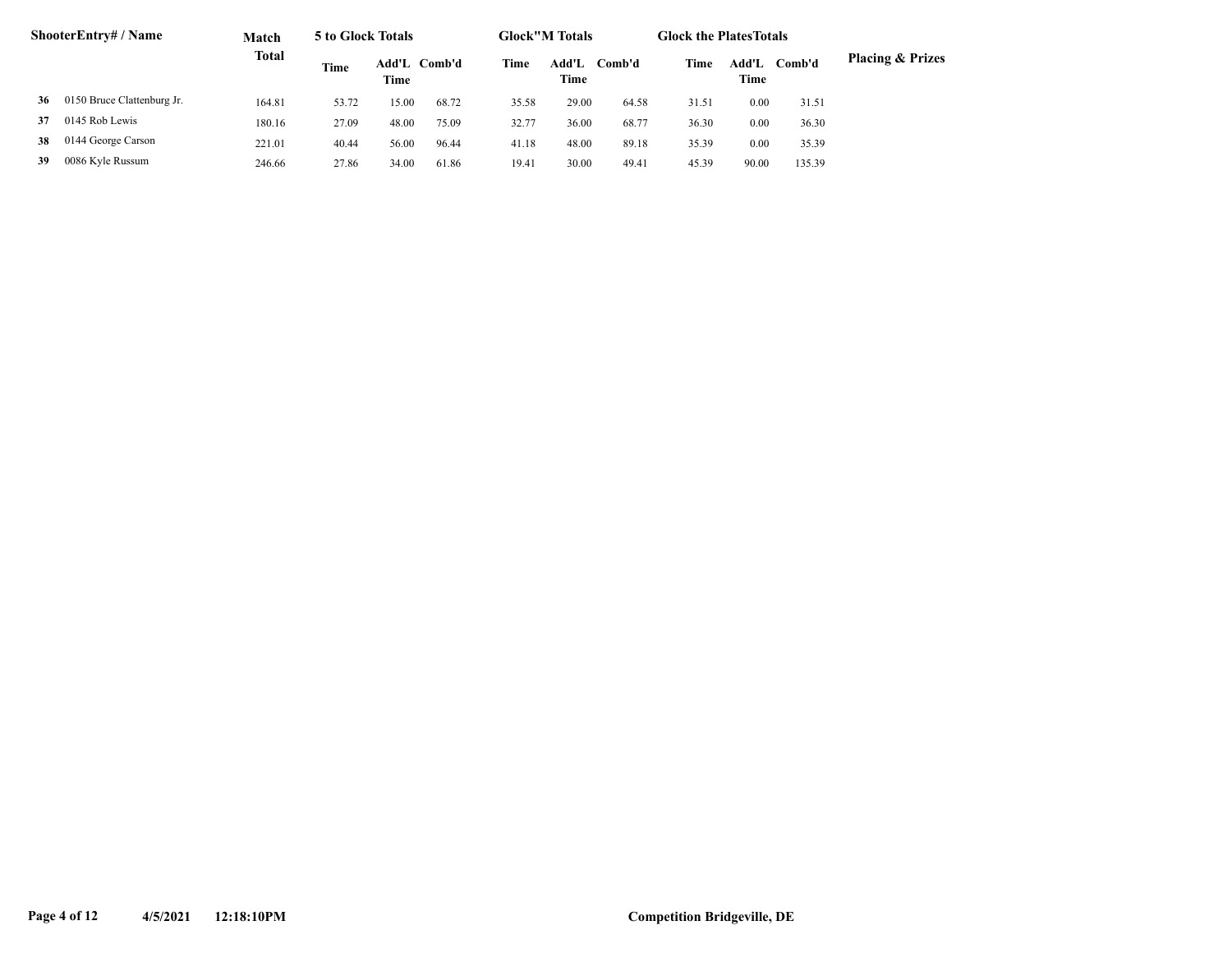### Final Guardian Rankings for the Delaware State GSSF Challenge VI

|              | ShooterEntry# / Name   | Match        | <b>5 to Glock Totals</b> |        |              |       | <b>Glock</b> "M Totals |        | <b>Glock the Plates Totals</b> |        |              |                             |                   |
|--------------|------------------------|--------------|--------------------------|--------|--------------|-------|------------------------|--------|--------------------------------|--------|--------------|-----------------------------|-------------------|
|              |                        | <b>Total</b> | Time                     | Time   | Add'L Comb'd | Time  | Add'L<br>Time          | Comb'd | Time                           | Time   | Add'L Comb'd | <b>Placing &amp; Prizes</b> | <b>Categories</b> |
|              | 0082 Chad Strickland   | 50.14        | 14.30                    | 4.00   | 18.30        | 14.72 | 4.00                   | 18.72  | 13.12                          | 0.00   | 13.12        | 100 Place                   |                   |
| $\mathbf{2}$ | 0102 Michael Prodan    | 50.26        | 13.65                    | 4.00   | 17.65        | 15.16 | 5.00                   | 20.16  | 12.45                          | 0.00   | 12.45        | 2 Etool Place               |                   |
| 3            | 0049 Michael Keglovitz | 76.30        | 26.46                    | 1.00   | 27.46        | 29.83 | 2.00                   | 31.83  | 17.01                          | 0.00   | 17.01        | 3 Knife Place               | Senior            |
| 3            |                        | 76.30        | 26.46                    | 1.00   | 27.46        | 29.83 | 2.00                   | 31.83  | 17.01                          | 0.00   | 17.01        | 75 Senior                   | Senior            |
|              | 0006 Charles Dulin     | 76.37        | 20.89                    | 4.00   | 24.89        | 22.49 | 14.00                  | 36.49  | 14.99                          | 0.00   | 14.99        |                             |                   |
| 5            | 0093 Colin Mullen      | 92.72        | 29.14                    | 2.00   | 31.14        | 27.29 | 6.00                   | 33.29  | 28.29                          | 0.00   | 28.29        | 75 Super Senior             | Super Senior      |
| 6.           | 0097 Skip Loughlin     | 97.82        | 28.56                    | 10.00  | 38.56        | 27.36 | 16.00                  | 43.36  | 15.90                          | 0.00   | 15.90        |                             | Super Senior      |
|              | 0002 Scott Coughlin    | 113.82       | 41.50                    | 0.00   | 41.50        | 33.55 | 13.00                  | 46.55  | 25.77                          | 0.00   | 25.77        |                             |                   |
| 8            | 0001 Charles Anderson  | 115.83       | 32.94                    | 17.00  | 49.94        | 34.42 | 1.00                   | 35.42  | 30.47                          | 0.00   | 30.47        |                             | Senior            |
| 9            | 0095 Ryan Orfe         | 158.56       | 27.99                    | 26.00  | 53.99        | 25.98 | 26.00                  | 51.98  | 32.59                          | 20.00  | 52.59        | 2 year membership renew     |                   |
| 10           | 0143 George Carson     | 249.55       | 36.18                    | 60.00  | 96.18        | 42.71 | 71.00                  | 113.71 | 39.66                          | 0.00   | 39.66        |                             | Senior            |
| 11           | 0115 James Turnbull    | 339.42       | 45.40                    | 69.00  | 114.40       | 40.67 | 114.00                 | 154.67 | 60.35                          | 10.00  | 70.35        |                             | Senior            |
| 12           | 0016 David Louie       | 442.14       | 33.11                    | 104.00 | 137.11       | 42.52 | 58.00                  | 100.52 | 64.51                          | 140.00 | 204.51       |                             | Super Senior      |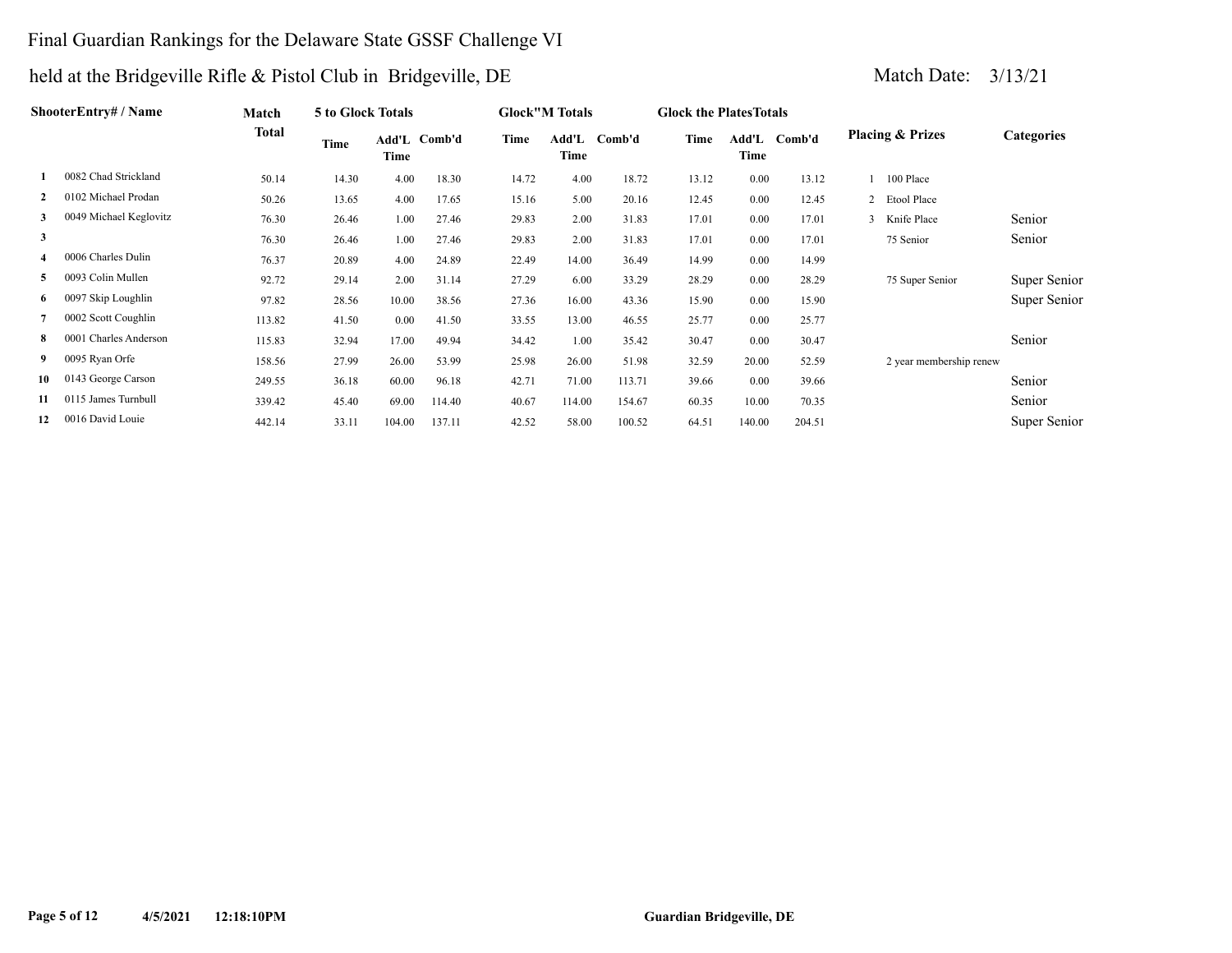### Final Heavy Metal Rankings for the Delaware State GSSF Challenge VI

|              | <b>ShooterEntry# / Name</b> | Match    | 5 to Glock Totals |       |              |        | <b>Glock"M Totals</b> |              | <b>Glock the Plates Totals</b> |        |              |                             |
|--------------|-----------------------------|----------|-------------------|-------|--------------|--------|-----------------------|--------------|--------------------------------|--------|--------------|-----------------------------|
|              |                             | Total    | Time              | Time  | Add'L Comb'd | Time   | Time                  | Add'L Comb'd | Time                           | Time   | Add'L Comb'd | <b>Placing &amp; Prizes</b> |
| 1            | 0039 Greg Snyder*           | 47.63    | 16.43             | 3.00  | 19.43        | 13.99  | 1.00                  | 14.99        | 13.21                          | 0.00   | 13.21        | 100 Place                   |
| $\mathbf{2}$ | 0044 Gus Cotey* Jr.         | 62.80    | 20.89             | 2.00  | 22.89        | 20.82  | 4.00                  | 24.82        | 15.09                          | 0.00   | 15.09        |                             |
| 3            | 0132 Paul Hansen*           | 62.90    | 20.18             | 3.00  | 23.18        | 20.40  | 4.00                  | 24.40        | 15.32                          | 0.00   | 15.32        | 50 Random                   |
| 4            | 0101 Michael Sheehan*       | 65.04    | 29.44             | 3.00  | 32.44        | 17.36  | 3.00                  | 20.36        | 12.24                          | 0.00   | 12.24        |                             |
| 5            | 0024 Chris Perino*          | 72.65    | 21.16             | 1.00  | 22.16        | 26.87  | 7.00                  | 33.87        | 16.62                          | 0.00   | 16.62        |                             |
| 6            | 0041 Charles Fordham*       | 74.89    | 17.49             | 15.00 | 32.49        | 20.10  | 6.00                  | 26.10        | 16.30                          | 0.00   | 16.30        |                             |
| 7            | 0057 Derick Adams, Jr.*     | 77.26    | 21.42             | 8.00  | 29.42        | 18.63  | 11.00                 | 29.63        | 18.21                          | 0.00   | 18.21        |                             |
| 8            | 0170 Mark Huth              | 87.06    | 24.51             | 15.00 | 39.51        | 21.31  | 6.00                  | 27.31        | 20.24                          | 0.00   | 20.24        | 100 Place                   |
| 9            | 0033 Timothy Towers Jr.     | 101.04   | 30.90             | 2.00  | 32.90        | 30.90  | 5.00                  | 35.90        | 32.24                          | 0.00   | 32.24        | 2 Etool Place               |
| 10           | 0154 Bernard Limpert        | 102.79   | 21.66             | 20.00 | 41.66        | 18.86  | 20.00                 | 38.86        | 22.27                          | 0.00   | 22.27        | Knife Place<br>3            |
| 11           | 0156 Steven Fuchs           | 107.08   | 24.78             | 4.00  | 28.78        | 27.20  | 16.00                 | 43.20        | 35.10                          | 0.00   | 35.10        |                             |
| 12           | 0138 William Rounds         | 131.92   | 43.32             | 7.00  | 50.32        | 34.12  | 19.00                 | 53.12        | 28.48                          | 0.00   | 28.48        |                             |
| 13           | 0062 Nelson Hill            | 142.98   | 25.96             | 35.00 | 60.96        | 20.98  | 35.00                 | 55.98        | 26.04                          | 0.00   | 26.04        |                             |
| 14           | 0021 Pat Parmelee           | 169.16   | 39.67             | 33.00 | 72.67        | 34.68  | 19.00                 | 53.68        | 42.81                          | 0.00   | 42.81        |                             |
| 15           | 0076 John Bajkowski Sr.     | 194.89   | 28.00             | 52.00 | 80.00        | 28.58  | 25.00                 | 53.58        | 51.31                          | 10.00  | 61.31        |                             |
| 16           | 0168 Al Surko*              | 1.020.00 | 16.87             | 3.00  | 19.87        | 110.17 | 250.00                | 360.17       | 399.96                         | 240.00 | 639.96       |                             |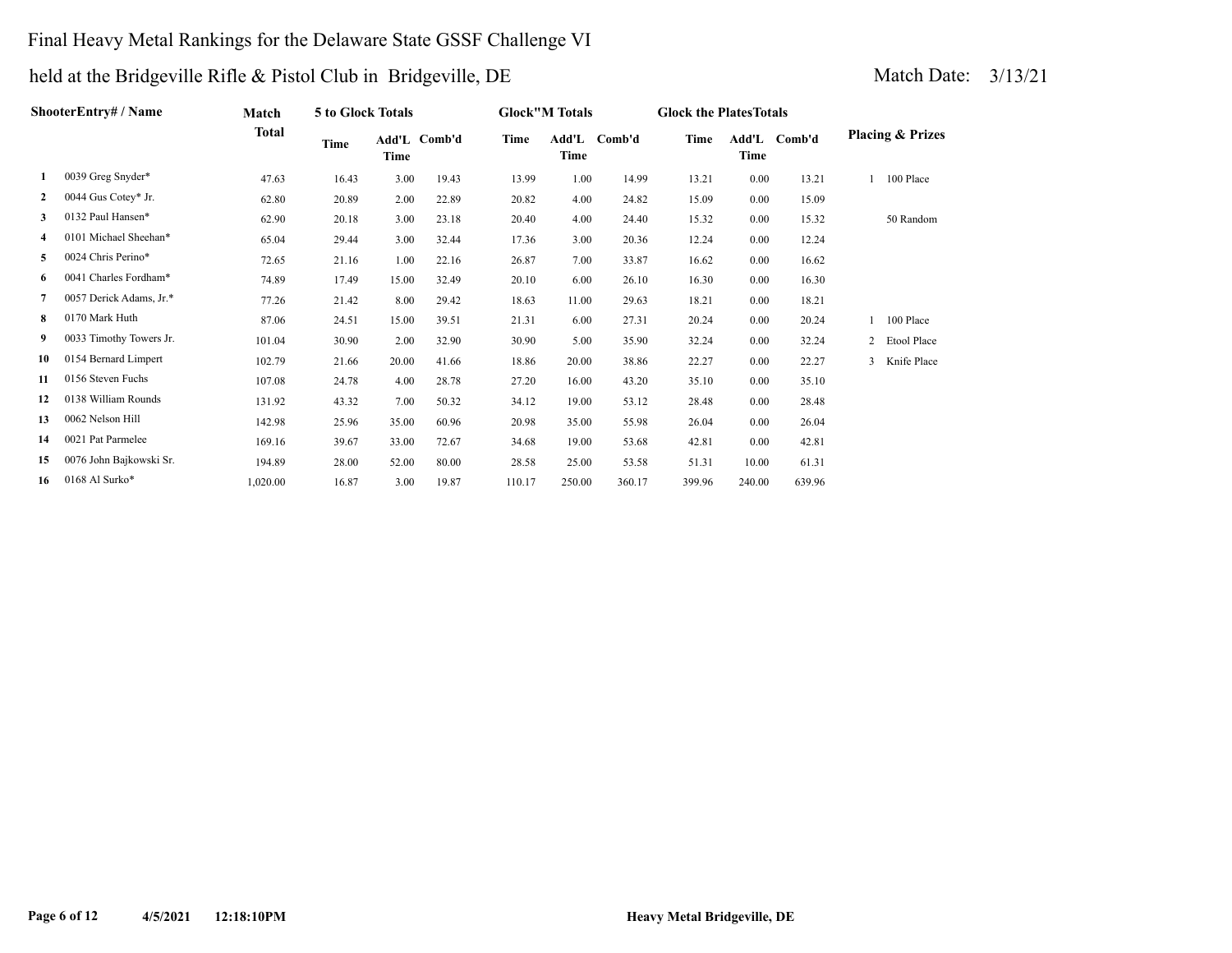### Final Major Sub Rankings for the Delaware State GSSF Challenge VI

|              | ShooterEntrv# / Name  | <b>Match</b> | 5 to Glock Totals |               |        |        | <b>Glock</b> "M Totals |        | <b>Glock the Plates Totals</b> |               |        |                             |
|--------------|-----------------------|--------------|-------------------|---------------|--------|--------|------------------------|--------|--------------------------------|---------------|--------|-----------------------------|
|              |                       | <b>Total</b> | Time              | Add'L<br>Time | Comb'd | Time   | Add'L<br>Time          | Comb'd | Time                           | Add'L<br>Time | Comb'd | <b>Placing &amp; Prizes</b> |
|              | 0129 Paul Hansen*     | 42.82        | 13.13             | 0.00          | 13.13  | 12.96  | 1.00                   | 13.96  | 15.73                          | 0.00          | 15.73  | 100 Place                   |
| $\mathbf{2}$ | 0078 William Zaidel*  | 44.53        | 10.77             | 0.00          | 10.77  | 12.07  | 2.00                   | 14.07  | 19.69                          | 0.00          | 19.69  |                             |
| 3            | 0037 Greg Snyder*     | 45.48        | 10.46             | 5.00          | 15.46  | 10.14  | 5.00                   | 15.14  | 14.88                          | 0.00          | 14.88  |                             |
| 4            | 0043 Gus Cotey* Jr.   | 47.44        | 12.82             | 1.00          | 13.82  | 13.52  | 3.00                   | 16.52  | 17.10                          | 0.00          | 17.10  |                             |
| 5            | 0040 Charles Fordham* | 55.53        | 13.21             | 1.00          | 14.21  | 15.72  | 8.00                   | 23.72  | 17.60                          | 0.00          | 17.60  |                             |
| 6.           | 0113 Chris Sidoli     | 68.94        | 12.29             | 5.00          | 17.29  | 14.39  | 15.00                  | 29.39  | 22.26                          | 0.00          | 22.26  | 100 Place                   |
|              | 0028 Steven Schindler | 74.10        | 13.88             | 13.00         | 26.88  | 17.02  | 9.00                   | 26.02  | 21.20                          | 0.00          | 21.20  | 2 Etool Place               |
| 8.           | 0158 Robert DeSalvo   | 82.81        | 14.46             | 2.00          | 16.46  | 14.00  | 21.00                  | 35.00  | 21.35                          | 10.00         | 31.35  | 3 Knife Place               |
| 9            | 0020 Pat Parmelee     | 143.45       | 24.70             | 10.00         | 34.70  | 36.73  | 15.00                  | 51.73  | 47.02                          | 10.00         | 57.02  |                             |
| 10           | 0164 Al Surko*        | 1.103.29     | 12.36             | 1.00          | 13.36  | 299.97 | 150.00                 | 449.97 | 399.96                         | 240.00        | 639.96 |                             |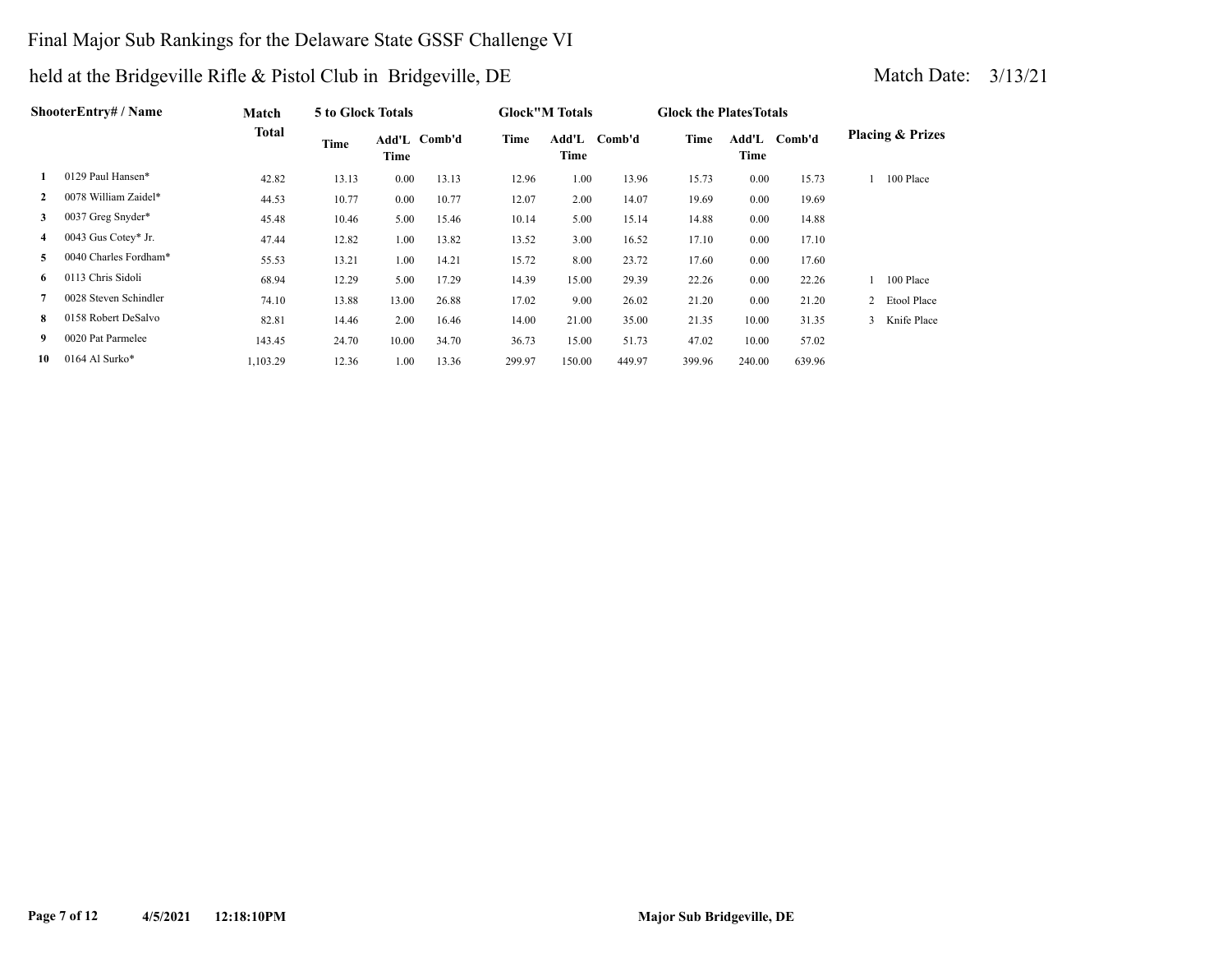### Final Master Stock Rankings for the Delaware State GSSF Challenge VI

|              | ShooterEntry# / Name    | Match  | 5 to Glock Totals |       |              |       | <b>Glock</b> "M Totals |              | <b>Glock the Plates Totals</b> |               |        |   |                             |
|--------------|-------------------------|--------|-------------------|-------|--------------|-------|------------------------|--------------|--------------------------------|---------------|--------|---|-----------------------------|
|              |                         | Total  | Time              | Time  | Add'L Comb'd | Time  | Time                   | Add'L Comb'd | Time                           | Add'L<br>Time | Comb'd |   | <b>Placing &amp; Prizes</b> |
| 1            | 0109 Phillip DeGrande*  | 49.93  | 17.51             | 0.00  | 17.51        | 16.20 | 2.00                   | 18.20        | 14.22                          | 0.00          | 14.22  |   | 100 Place                   |
| $\mathbf{2}$ | 0107 Jeffrey Bucci*     | 50.78  | 17.24             | 3.00  | 20.24        | 15.74 | 3.00                   | 18.74        | 11.80                          | 0.00          | 11.80  |   | 2 Etool Place               |
| 3            | 0131 Paul Hansen*       | 56.83  | 20.17             | 2.00  | 22.17        | 19.53 | 2.00                   | 21.53        | 13.13                          | 0.00          | 13.13  | 3 | Knife Place                 |
| 4            | 0071 Jimmy Sheu*        | 57.36  | 16.68             | 4.00  | 20.68        | 17.10 | 5.00                   | 22.10        | 14.58                          | 0.00          | 14.58  |   |                             |
| 5            | 0167 Al Surko*          | 57.57  | 18.65             | 4.00  | 22.65        | 13.08 | 10.00                  | 23.08        | 11.84                          | 0.00          | 11.84  |   |                             |
| 6            | 0100 Michael Sheehan*   | 62.26  | 17.57             | 12.00 | 29.57        | 16.04 | 3.00                   | 19.04        | 13.65                          | 0.00          | 13.65  |   |                             |
| 7            | 0015 Rodney Leeber*     | 62.57  | 17.01             | 13.00 | 30.01        | 16.12 | 4.00                   | 20.12        | 12.44                          | 0.00          | 12.44  |   |                             |
| 8            | 0091 Dylan Bissman*     | 64.47  | 14.55             | 12.00 | 26.55        | 12.60 | 13.00                  | 25.60        | 12.32                          | 0.00          | 12.32  |   |                             |
| 9.           | 0127 Ric Ruof*          | 66.76  | 20.70             | 4.00  | 24.70        | 19.37 | 7.00                   | 26.37        | 15.69                          | 0.00          | 15.69  |   |                             |
| 10           | 0112 Anthony Potter*    | 67.99  | 15.85             | 4.00  | 19.85        | 14.43 | 19.00                  | 33.43        | 14.71                          | 0.00          | 14.71  |   |                             |
| 11           | 0048 James Thurston*    | 73.94  | 19.71             | 8.00  | 27.71        | 18.56 | 10.00                  | 28.56        | 17.67                          | 0.00          | 17.67  |   |                             |
| 12           | 0052 Michael Keglovitz  | 78.47  | 27.58             | 4.00  | 31.58        | 24.58 | 3.00                   | 27.58        | 19.31                          | 0.00          | 19.31  |   |                             |
| 13           | 0032 Timothy Towers Jr. | 89.63  | 23.59             | 13.00 | 36.59        | 28.28 | 5.00                   | 33.28        | 19.76                          | 0.00          | 19.76  |   |                             |
| 14           | 0068 Nicholas Keglovitz | 119.78 | 22.72             | 16.00 | 38.72        | 35.66 | 25.00                  | 60.66        | 20.40                          | 0.00          | 20.40  |   |                             |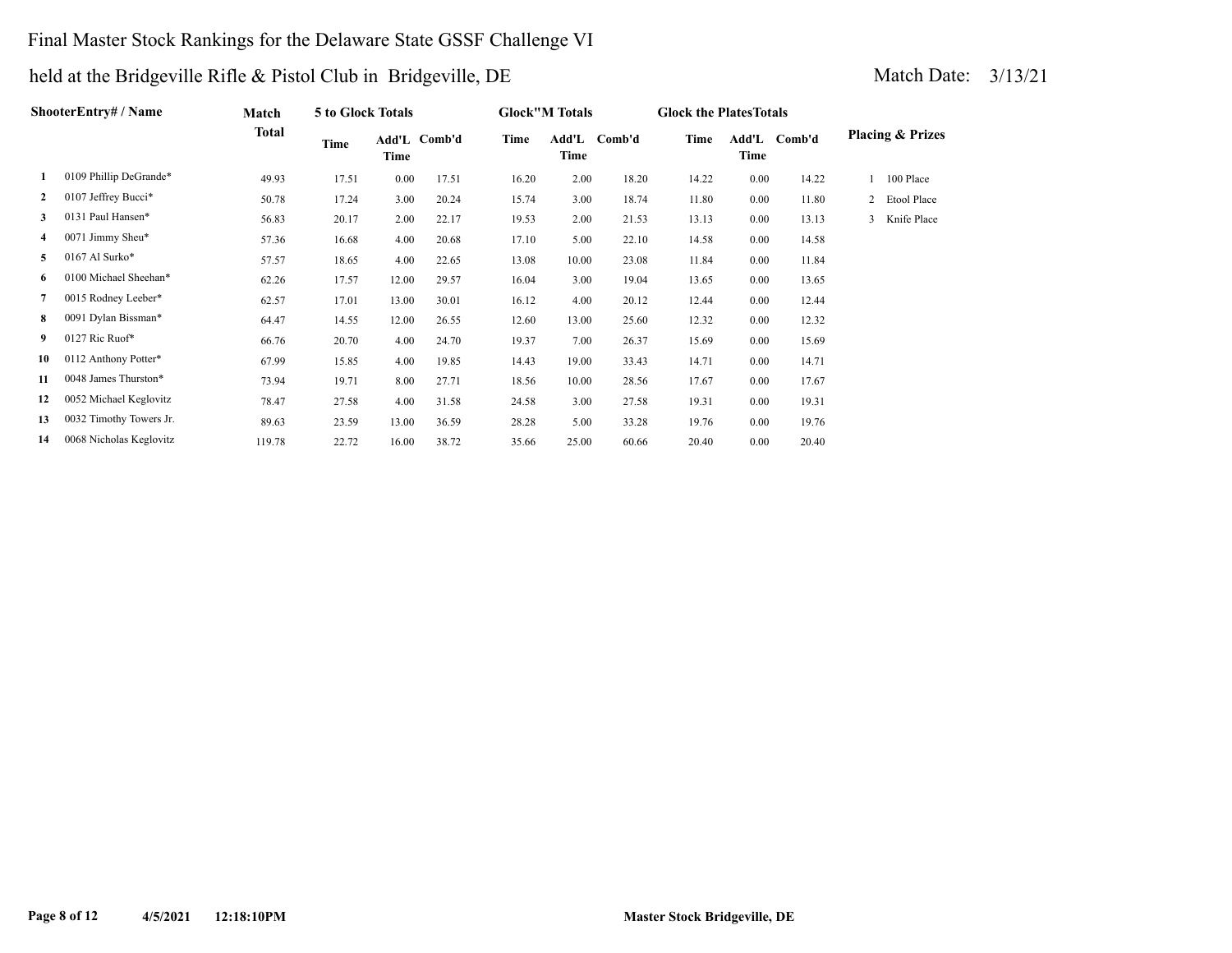#### Final SubCompact Rankings for the Delaware State GSSF Challenge VI

## held at the Bridgeville Rifle & Pistol Club in Bridgeville, DE Match Date: 3/13/21

**ShooterEntry# / Name**

| hooterEntry# / Name                                                                                     | Match | 5 to Glock Totals |       |              |       | <b>Glock</b> "M Totals |        | <b>Glock the Plates Totals</b> |      |              |                             |
|---------------------------------------------------------------------------------------------------------|-------|-------------------|-------|--------------|-------|------------------------|--------|--------------------------------|------|--------------|-----------------------------|
|                                                                                                         | Total | Time              | Time  | Add'L Comb'd | Time  | Add'L<br>Time          | Comb'd | Time                           | Time | Add'L Comb'd | <b>Placing &amp; Prizes</b> |
| $0163$ Al Surko*                                                                                        | 50.00 | 16.92             | 3.00  | 19.92        | 14.39 | 2.00                   | 16.39  | 13.69                          | 0.00 | 13.69        | 100 Place                   |
| 2 0105 Jeffrey Bucci*                                                                                   | 54.95 | 18.05             | 0.00  | 18.05        | 16.92 | 5.00                   | 21.92  | 14.98                          | 0.00 | 14.98        |                             |
| 0128 Paul Hansen*<br>3                                                                                  | 57.27 | 19.78             | 1.00  | 20.78        | 19.45 | 3.00                   | 22.45  | 14.04                          | 0.00 | 14.04        |                             |
| 4 0042 Gus Cotey* Jr.                                                                                   | 60.24 | 20.48             | 1.00  | 21.48        | 20.12 | 4.00                   | 24.12  | 14.64                          | 0.00 | 14.64        |                             |
| 0098 Michael Sheehan*<br>5                                                                              | 60.45 | 17.27             | 6.00  | 23.27        | 16.62 | 8.00                   | 24.62  | 12.56                          | 0.00 | 12.56        |                             |
| 0103 Michael Prodan<br>6                                                                                | 61.67 | 16.15             | 14.00 | 30.15        | 17.44 | 2.00                   | 19.44  | 12.08                          | 0.00 | 12.08        | 100 Place                   |
| 0157 Robert DeSalvo                                                                                     | 66.12 | 20.70             | 5.00  | 25.70        | 20.28 | 2.00                   | 22.28  | 18.14                          | 0.00 | 18.14        | 2 Etool Place               |
| 0045 James Thurston*<br>8                                                                               | 68.03 | 20.50             | 4.00  | 24.50        | 19.22 | 6.00                   | 25.22  | 18.31                          | 0.00 | 18.31        |                             |
| $\alpha$ $\alpha$ $\alpha$ $\alpha$ $\beta$ $\alpha$ $\beta$ $\alpha$ $\beta$ $\alpha$ $\beta$ $\alpha$ |       |                   |       |              |       |                        |        |                                |      |              |                             |

| 8  | 0045 James Thurston*       | 68.03  | 20.50 | 4.00  | 24.50 | 19.22 | 6.00  | 25.22  | 18.31 | 0.00  | 18.31  |                  |
|----|----------------------------|--------|-------|-------|-------|-------|-------|--------|-------|-------|--------|------------------|
| 9  | 0055 Derick Adams, Jr.*    | 68.68  | 19.48 | 5.00  | 24.48 | 16.69 | 12.00 | 28.69  | 15.51 | 0.00  | 15.51  |                  |
| 10 | 0012 Rodney Leeber*        | 75.05  | 17.22 | 10.00 | 27.22 | 17.02 | 18.00 | 35.02  | 12.81 | 0.00  | 12.81  |                  |
| 11 | 0050 Michael Keglovitz     | 91.27  | 28.28 | 6.00  | 34.28 | 27.15 | 8.00  | 35.15  | 21.84 | 0.00  | 21.84  | Knife Place<br>3 |
| 12 | 0121 Gerardo Hernandez     | 114.67 | 35.68 | 3.00  | 38.68 | 31.20 | 11.00 | 42.20  | 33.79 | 0.00  | 33.79  |                  |
| 13 | 0096 Ryan Orfe             | 114.69 | 28.44 | 13.00 | 41.44 | 30.07 | 17.00 | 47.07  | 26.18 | 0.00  | 26.18  |                  |
| 14 | 0060 Nelson Hill           | 122.40 | 25.59 | 16.00 | 41.59 | 19.35 | 35.00 | 54.35  | 26.46 | 0.00  | 26.46  | 50 Random        |
| 15 | 0073 Katie Bernotsky       | 122.67 | 23.10 | 27.00 | 50.10 | 25.28 | 17.00 | 42.28  | 30.29 | 0.00  | 30.29  |                  |
| 16 | 0003 Scott Coughlin        | 191.45 | 54.33 | 12.00 | 66.33 | 45.45 | 17.00 | 62.45  | 52.67 | 10.00 | 62.67  |                  |
| 17 | 0065 Kenneth D'Aurizio     | 284.75 | 57.52 | 28.00 | 85.52 | 57.89 | 53.00 | 110.89 | 78.34 | 10.00 | 88.34  |                  |
| 18 | 0149 Bruce Clattenburg Jr. | 292.19 | 40.83 | 52.00 | 92.83 | 34.93 | 56.00 | 90.93  | 58.43 | 50.00 | 108.43 |                  |
| 19 | 0135 Bruce Smith           | 308.42 | 31.08 | 64.00 | 95.08 | 28.68 | 56.00 | 84.68  | 48.66 | 80.00 | 128.66 |                  |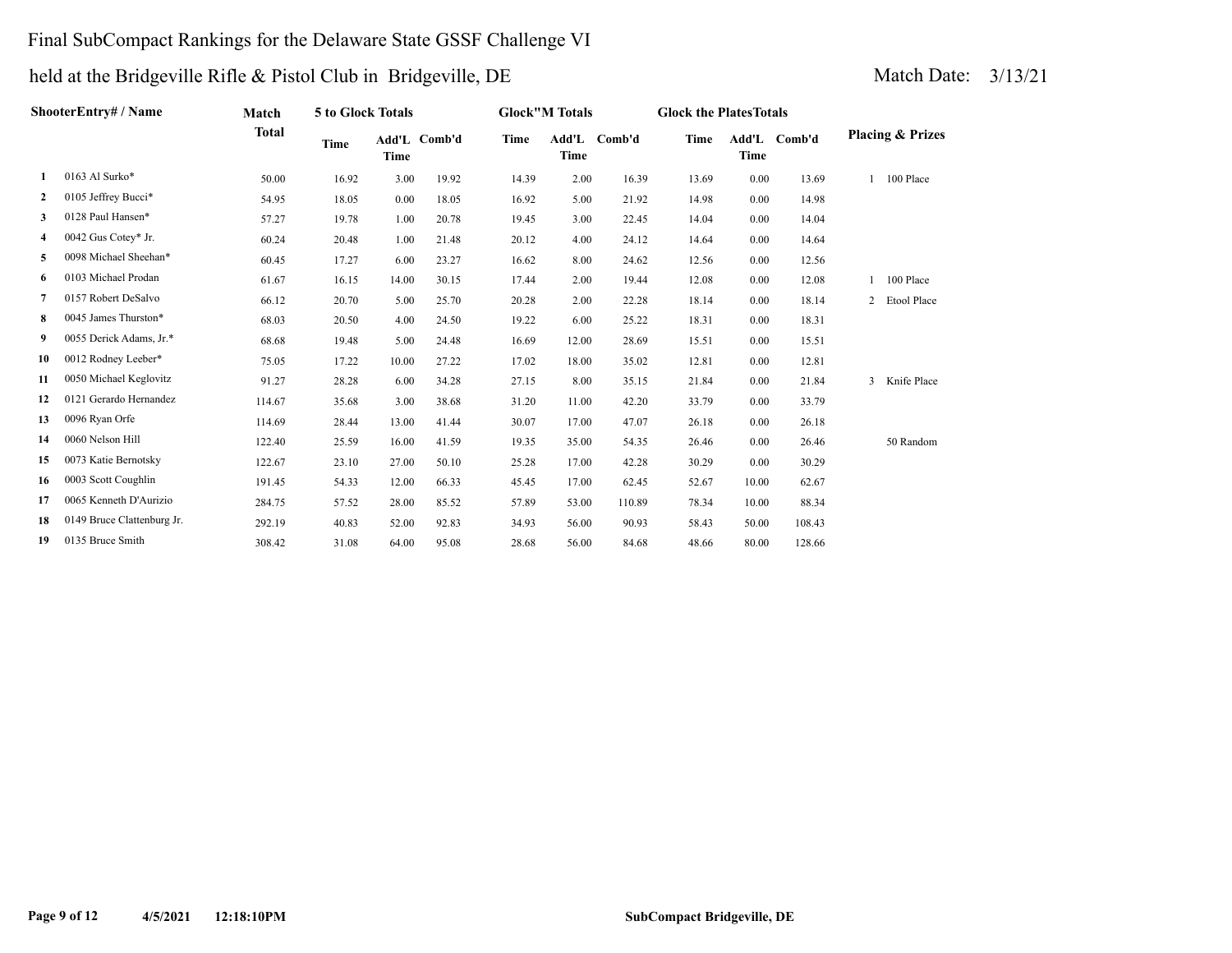### Final Unlimited Rankings for the Delaware State GSSF Challenge VI

| ShooterEntry# / Name |                         | Match        | 5 to Glock Totals |       |              |       | <b>Glock"M Totals</b> |              |       | <b>Glock the PlatesTotals</b> |              |                             |  |
|----------------------|-------------------------|--------------|-------------------|-------|--------------|-------|-----------------------|--------------|-------|-------------------------------|--------------|-----------------------------|--|
|                      |                         | <b>Total</b> | <b>Time</b>       | Time  | Add'L Comb'd | Time  | Time                  | Add'L Comb'd | Time  | Time                          | Add'L Comb'd | <b>Placing &amp; Prizes</b> |  |
| 1                    | 0038 Greg Snyder*       | 39.59        | 13.90             | 0.00  | 13.90        | 12.84 | 2.00                  | 14.84        | 10.85 | 0.00                          | 10.85        | 1 100 Place                 |  |
| $\mathbf{2}$         | 0166 Al Surko*          | 40.53        | 12.91             | 1.00  | 13.91        | 11.28 | 6.00                  | 17.28        | 9.34  | 0.00                          | 9.34         |                             |  |
| 3                    | 0090 Dylan Bissman*     | 41.39        | 13.21             | 0.00  | 13.21        | 12.64 | 4.00                  | 16.64        | 11.54 | 0.00                          | 11.54        |                             |  |
| 4                    | 0070 Jimmy Sheu*        | 45.86        | 14.18             | 2.00  | 16.18        | 12.82 | 8.00                  | 20.82        | 8.86  | 0.00                          | 8.86         |                             |  |
| 5                    | 0080 William Zaidel*    | 52.70        | 16.19             | 4.00  | 20.19        | 15.41 | 7.00                  | 22.41        | 10.10 | 0.00                          | 10.10        |                             |  |
| 6                    | 0162 Matthew Tufano     | 53.13        | 18.25             | 2.00  | 20.25        | 15.07 | 5.00                  | 20.07        | 12.81 | 0.00                          | 12.81        | 100 Place                   |  |
| 7                    | 0014 Rodney Leeber*     | 56.80        | 17.45             | 7.00  | 24.45        | 16.45 | 3.00                  | 19.45        | 12.90 | 0.00                          | 12.90        |                             |  |
| 8                    | 0023 Chris Perino*      | 57.06        | 19.10             | 2.00  | 21.10        | 20.09 | 2.00                  | 22.09        | 13.87 | 0.00                          | 13.87        |                             |  |
| 9                    | 0114 Chris Sidoli       | 66.77        | 18.91             | 7.00  | 25.91        | 19.02 | 4.00                  | 23.02        | 17.84 | 0.00                          | 17.84        | 2 Etool Place               |  |
| 10                   | 0047 James Thurston*    | 70.99        | 20.42             | 0.00  | 20.42        | 19.37 | 12.00                 | 31.37        | 19.20 | 0.00                          | 19.20        |                             |  |
| 11                   | 0126 Ric Ruof*          | 75.19        | 21.19             | 6.00  | 27.19        | 22.58 | 6.00                  | 28.58        | 19.42 | 0.00                          | 19.42        |                             |  |
| 12                   | 0036 Scott Perino       | 87.70        | 24.04             | 9.00  | 33.04        | 23.69 | 7.00                  | 30.69        | 23.97 | 0.00                          | 23.97        | Knife Place<br>3            |  |
| 13                   | 0031 Timothy Towers Jr. | 89.19        | 23.20             | 10.00 | 33.20        | 27.21 | 6.00                  | 33.21        | 22.78 | 0.00                          | 22.78        |                             |  |
| 14                   | 0051 Michael Keglovitz  | 90.48        | 30.51             | 4.00  | 34.51        | 33.09 | 0.00                  | 33.09        | 22.88 | 0.00                          | 22.88        |                             |  |
| 15                   | 0067 Nicholas Keglovitz | 124.57       | 23.68             | 9.00  | 32.68        | 28.07 | 8.00                  | 36.07        | 45.82 | 10.00                         | 55.82        |                             |  |
| 16                   | 0153 Bernard Limpert    | 126.00       | 17.50             | 42.00 | 59.50        | 17.69 | 12.00                 | 29.69        | 26.81 | 10.00                         | 36.81        |                             |  |
| 17                   | 0141 David Hampton      | 128.63       | 21.47             | 43.00 | 64.47        | 25.34 | 18.00                 | 43.34        | 20.82 | 0.00                          | 20.82        |                             |  |
| 18                   | 0120 Bruce Hendrix      | 142.26       | 32.72             | 24.00 | 56.72        | 36.39 | 3.00                  | 39.39        | 46.15 | 0.00                          | 46.15        |                             |  |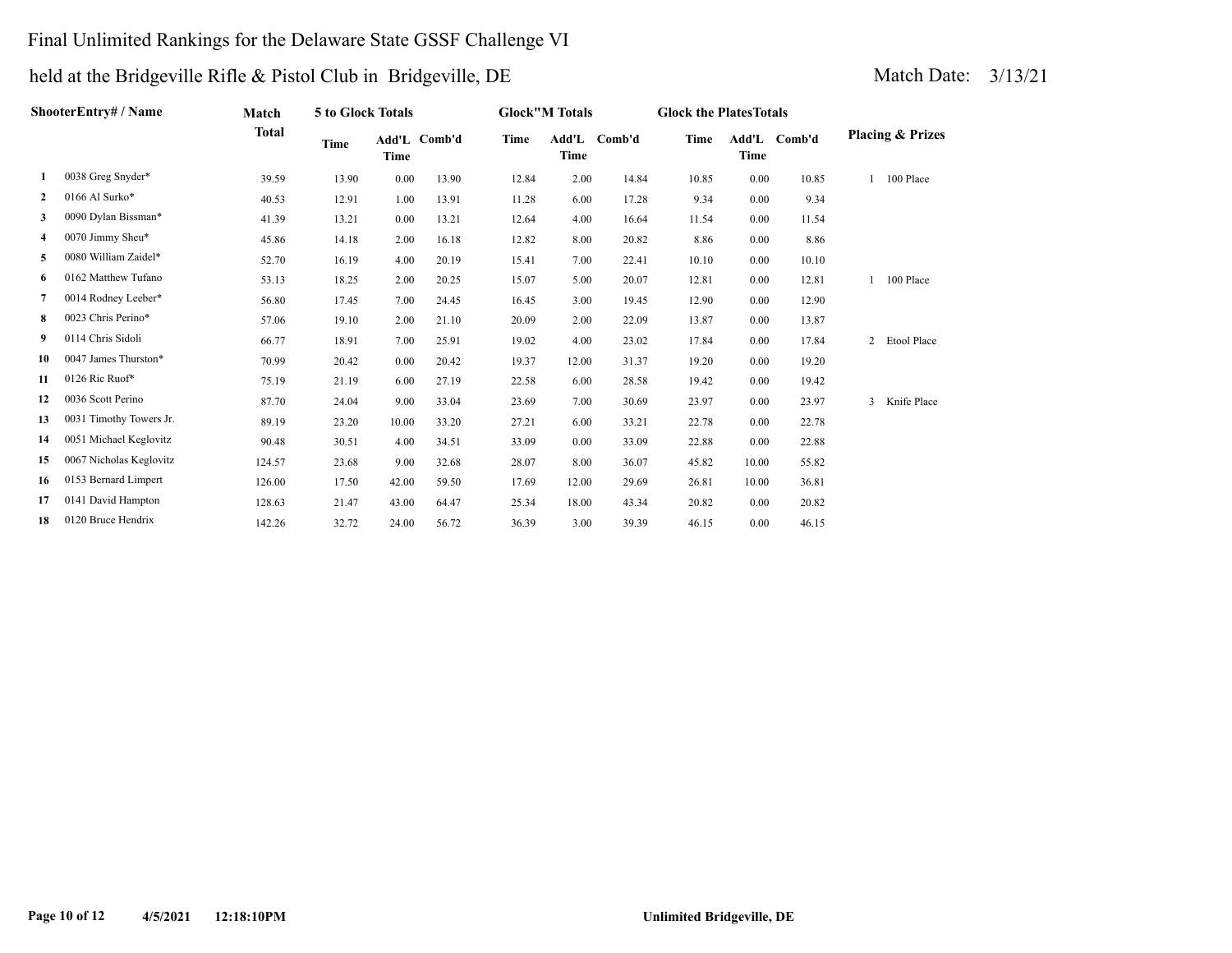## held at the Bridgeville Rifle & Pistol Club in Bridgeville, DE Match Date: 3/13/21

**Civilian**

| Стинан              |              |                           |                                                        |  |
|---------------------|--------------|---------------------------|--------------------------------------------------------|--|
| Standing            | Score        | <b>Team Name</b>          | <b>Team Members</b>                                    |  |
|                     | 454.63       | Two Ski's and a MAC       | John McNamara, Beverly Bajkowski, John Bajkowski Sr.   |  |
|                     | 530.87       | Bridgeville Octogenarians | Joe Juknelis, Howard Hughes, William Rounds            |  |
| <b>Master Stock</b> |              |                           |                                                        |  |
| <b>Standing</b>     | <b>Score</b> | <b>Team Name</b>          | <b>Team Members</b>                                    |  |
|                     | 162.97       | NYPD FTS                  | Phillip DeGrande*, Jeffrey Bucci*, Michael Sheehan*    |  |
|                     | 272.19       | MCSS                      | Michael Keglovitz, Nicholas Keglovitz, James Thurston* |  |